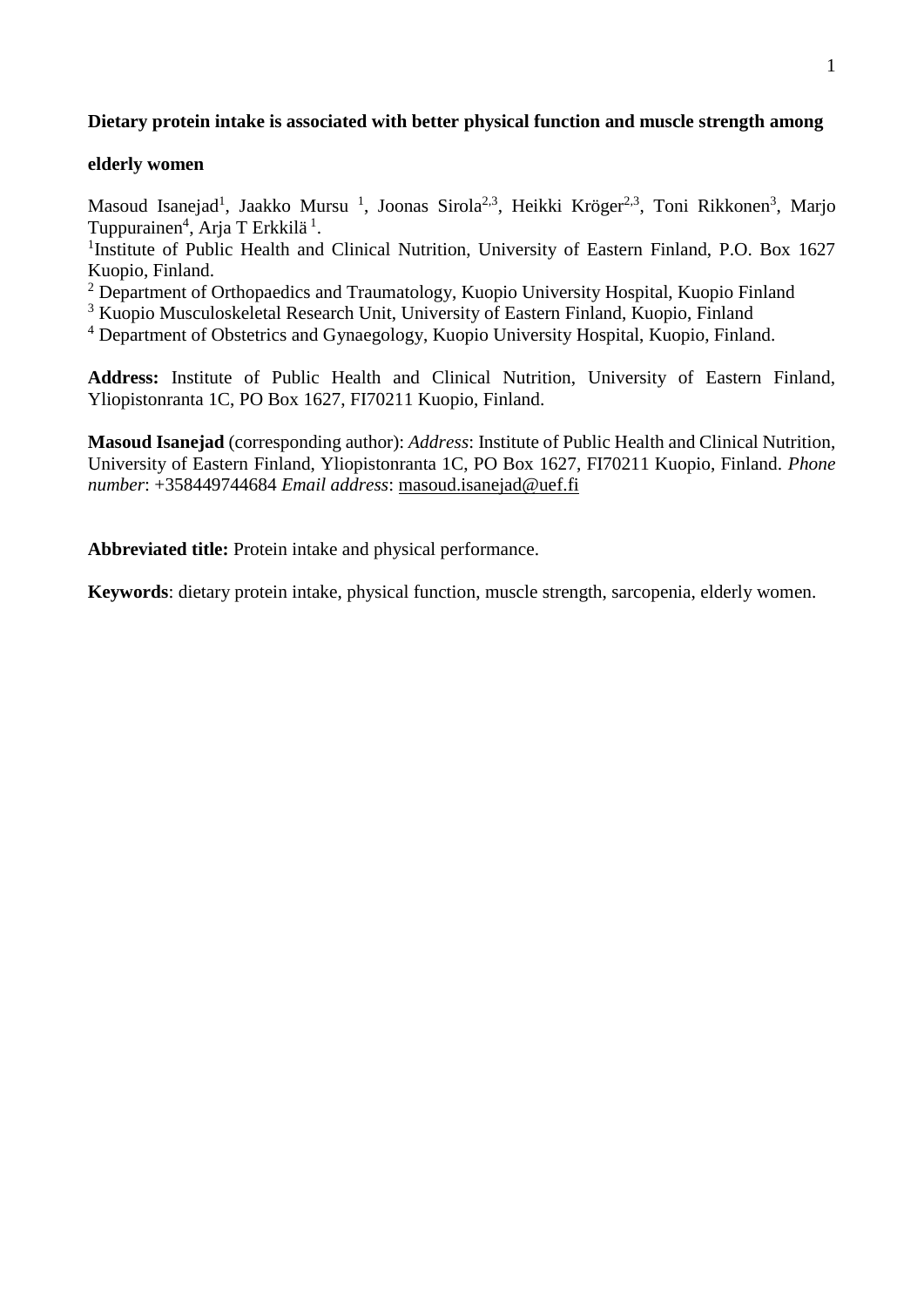### **Abstract**

 Dietary protein intake might be beneficial to physical function (PF) in elderly. We examined the cross-sectional and prospective associations of protein intake g/kg body weight (BW), fat mass (FM) and lean mass (LM) with PF in 554 women aged 65·3-71·6 year belonging to OSTPRE-FPS study. Participants filled a questionnaire on lifestyle factors and 3-day food record in 2002. Body composition was measured by dual-energy X-ray absorptiometry and PF measures were performed at baseline and at 3 year follow-up. Sarcopenia was defined using European Working Group on 8 Sarcopenia in Older People criteria. At the baseline women with higher protein intake  $(\geq 1.2 \text{ g/kg})$  BW) had better performance in hand grip strength/body mass (GS/BM) (*P*=0·001), knee extension/BM (*P*=0·003), one leg stance (*P*=0·047), chair rise (*P*=0·043), squat (*P*=0·019), squat to the ground (*P*=0·001), faster walking speed 10 m (*P*=0·005) and higher short physical performance 12 battery score ( $P=0.004$ ), than those with moderate and lower intakes ( $0.81$ -1 $\cdot$ 19 and  $\leq 0.8$  g/kg BW, respectively). In follow-up results, higher protein intake was associated with less decline in GS/BM, one leg stance and tandem walk 6 m over 3years. Overall, results were no longer significant after controlling for FM. Associations were detected between protein intake and PF in 16 non-sarcopenic women, but not in sarcopenic women except for change of GS ( $P=0.037$ ). Further, FM but not LM was negatively associated with PF measures (*P*<0∙050). Thisstudy suggests that higher protein intake and lower FM might be positively associated with PF in elderly women.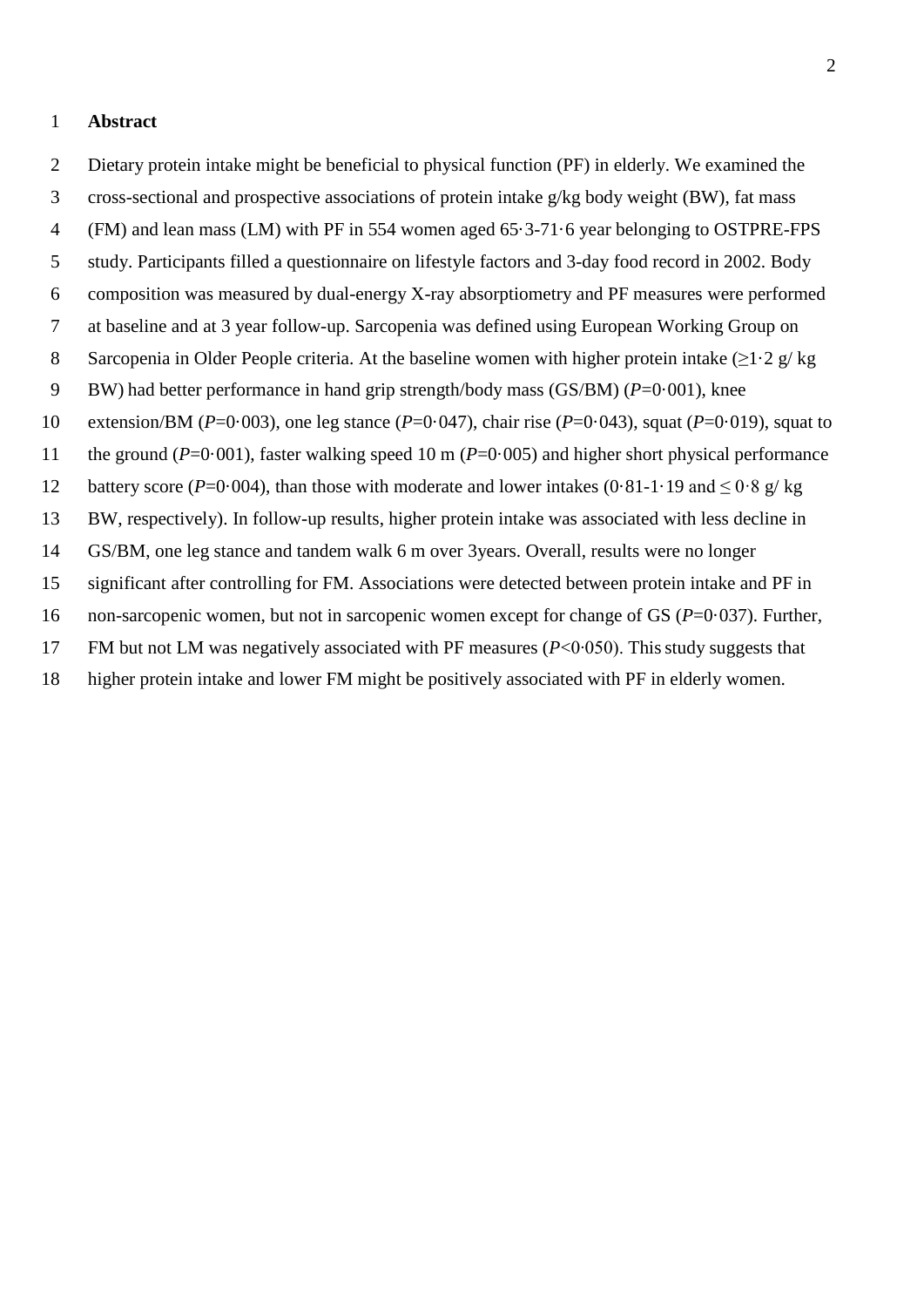### 19 **Introduction**

- 20 The etiology of sarcopenia is multifactorial. The European Working Group on Sarcopenia in Older
- 21 People (EWGSOP) has provided a working definition of sarcopenia  $(1,2)$ . They proposed that
- 22 sarcopenia is diagnosed using the criteria of low lean mass (LM) and low physical performance
- 23 either low muscle strength (MS) and/or low physical function (PF) in elderly  $(1,2)$ . It is known that
- 24 decline in MS and PF are important contributing factors of the quality of life and increase the risk of
- 25 frailty, fracture and falls in older individuals  $(2-4)$ . Although the etiology of the decline in physical
- 26 performance is not fully understood, poor nutrition may contribute to its development and
- 27 progression <sup>(5)</sup>. Therefore, measurement of MS and PF as indicators of physical performance status
- 28 as well as nutritional status gained considerable attention in the past years  $(6)$ .
- 29 Indeed, new evidence shows that adequate dietary protein is beneficial to support good health,
- 30 promote recovery from illness, and maintain LM in older adults  $(7-11)$ . It also has positive association
- 31 with MS and PF  $(12-15)$ . However, the adequacy of current recommended dietary allowance (RDA)
- $(16)$  for protein 0·8 g/ kg per body weight (BW) has been questioned recently regarding that it might
- 33 not be enough to maintain the LM and prevent functional decline among elderly  $(5,17,18)$ . To this end,
- 34 recent reviews and consensus statements have suggested that a protein intake between 1·0 and 1·5
- $g/kg/day$  may confer health benefits beyond those afforded by simply meeting the minimum  $(5,19)$ . It
- 36 might be inappropriate also to generalize the protein intake requirements based on healthy young
- 37 men to older adults <sup>(18)</sup>. PROT-AGE Study Group recommendations for dietary protein intake in
- 38 healthy older adults is an average in the range of 1.0 to 1.2  $g/kg BW$  (11). Further, Nordic nutrition
- 39 recommendation 2012 (NNR) for elderly also suggested protein intake in the range of 1.1-1.3 g/kg
- 40 BW (1.2 g/kg BW for planning purposes on population level)  $(20-22)$ .

41 Ageing is accompanied with changes in body composition with a gradual increase in the proportion 42 of fat mass (FM) and decline in LM  $^{(23)}$ . LM is the main reservoir of protein in human body and it 43 has a significant role in movement and posture, regulation of metabolism, and storage of energy and 44 nitrogen  $(24)$ . Previous studies supported the correlation between decreased LM and impaired 45 physical performance  $(25)$ . In a study by Pedrero et al.  $(26)$  elderly men and women with sarcopenic 46 obesity showed lower physical fitness levels compared to non-sarcopenic subjects  $(27)$ . Notably, 47 older individuals have an attenuated muscle protein synthetic response after the ingestion of dietary 48 protein and amino acids. This resistance to the usually anabolic effect of protein on myofibrillar 49 protein synthesis (MPS) may partially contribute to the age-related decline in LM  $^{(28)}$ . Because of 50 metabolic changes associated with ageing, elderly persons may produce less LM than younger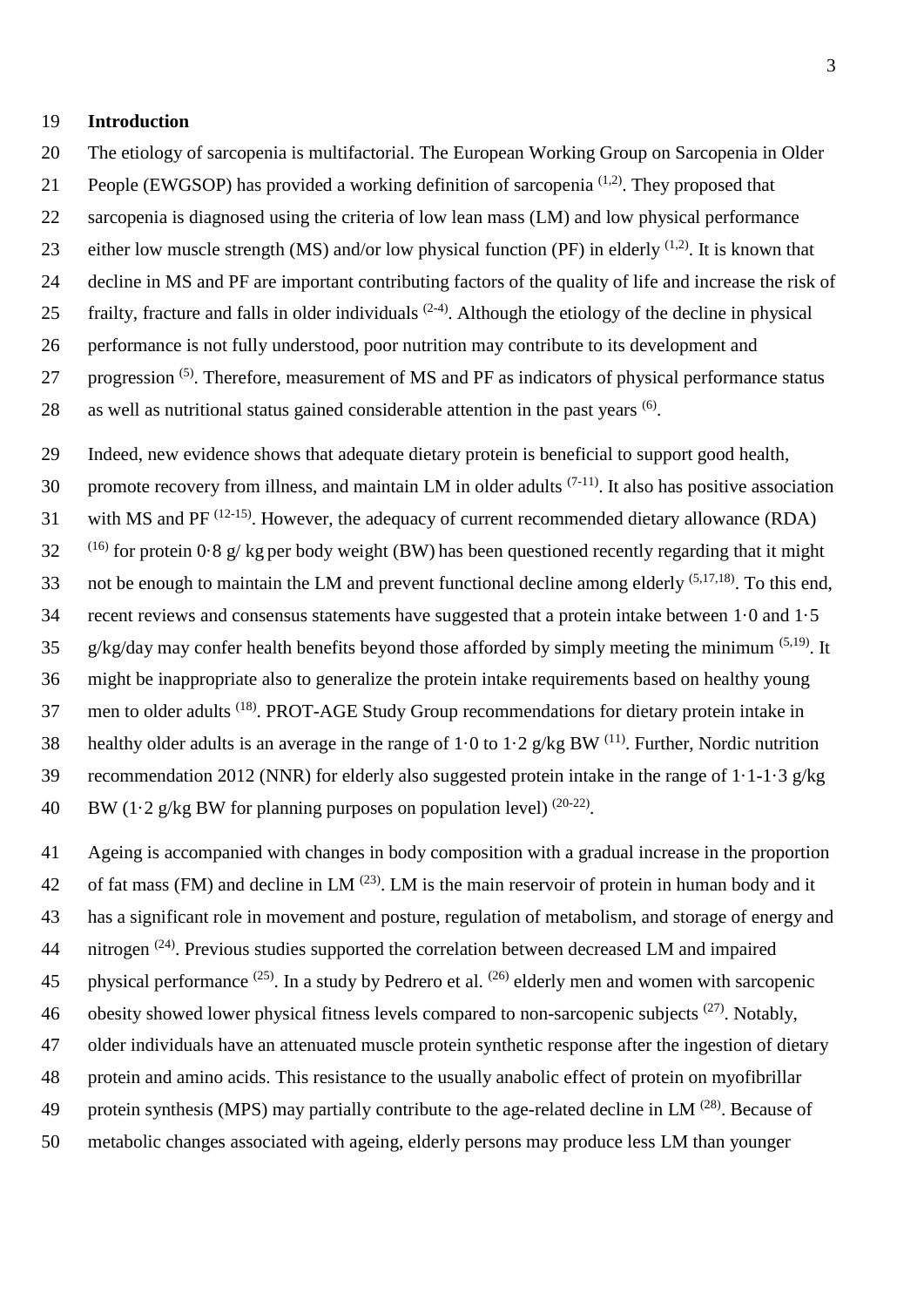51 people from the same amount of ingested protein  $(29)$ . It is recommended, therefore, that in cases of 52 acute illness or psychological stress or sarcopenia higher protein intake is required  $(30)$ .

Primary aim of present study was to evaluate the differences in MS and PF in elderly women with

higher protein intake than current daily allowance as compared to those with lower intake at the

baseline and over 3-year follow-up. We hypothesized that a positive association of protein intake

with PF measures is more pronounced in non-sarcopenic women as compared to those with

57 diagnosed sarcopenia based on EWGSOP criteria<sup>(2)</sup>. Further, the associations of total body FM and

LM with PF and MS measures were examined at the baseline and at 3 year of follow-up.

### **Subjects and methods**

## *Study design and participants*

 Data of the present study were collected from the Osteoporosis Risk Factor and Prevention study (OSTPRE-FPS), which was a 3-year intervention to investigate the effect of calcium and vitamin D 63 supplementation on the incidence of falls and fractures among elderly women  $(31)$ . Inclusion criteria were being older than 65 year of age by the end of November 2002, residing in Kuopio region and 65 no previous participation in OSTPRE bone densitometry sample  $(31)$ . Supplementation group received daily cholecalciferol 800 IU and calcium 1000 mg for 3 years while the control group received neither supplementation nor placebo with the aim to study the effects of vitamin D and calcium supplementation on bone mineral density. In total 750 women were randomly taken into this subsample for participating in detailed examinations including measurement of body 70 composition, physical performance tests and food records <sup>(32)</sup>. Out of those, 554 women returned valid food record and had valid body composition and physical performance measurements for both at the baseline and at the 3-year follow-up. All clinical measurements were performed in Kuopio Musculoskeletal Research Unit of the Clinical research center of the University of Kuopio. All participants provided written permission for participation. The study was approved in October 2001 by the ethical committee of Kuopio University Hospital. The study was registered in Clinical

trials.gov by the identification NCT00592917.

# *Body composition measurements*

Height and weight of participants were measured in light indoor clothing without shoes, body mass

index (BMI) was calculated by weight (kg) divided in heightsquared meter. FM and LM were

- measured by dual-energy X-ray absorptiometry (DXA) by specially trained nurses. The DXA
- measurements carried out using the same Lunar Prodigy adhering to the imaging and analysis
- 82 protocols provided by the manufacturer (Lunar Co., Madison, WI, USA)  $^{(32)}$ . DXA is currently a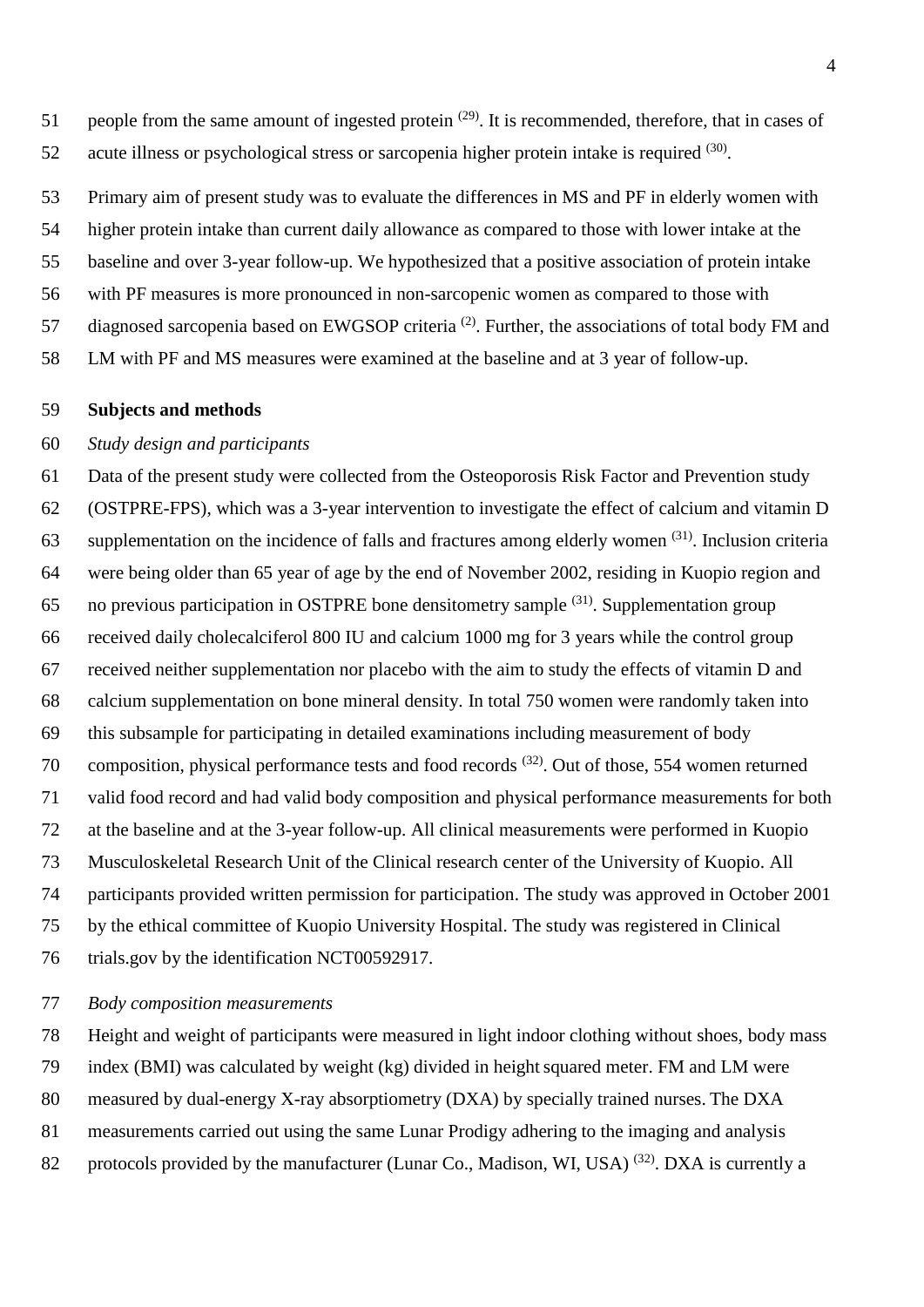common tool suitable for estimation of body composition in terms of evaluating the ratio between 84 fat, muscle, and bone in different parts of the body  $^{(33)}$ . DXA also has been showed to be superior to 85 bioimpedance for estimation of the body composition  $(34)$ .

#### *Physical performance measurements*

 Physical performance measures were assessed by trained nurses at the baseline and at year 3, 88 consisting of three main domains: (1) MS: hand grip strength (GS) (kPa), number of chair rises in 30 seconds, ability to squat and ability to squat to the ground and knee extension (kPa). (2) Mobility test: walking speed (WS) 10 m (m/s) and tandem walk for 6 m (m/s); and (3) Balance ability: standing with closed eyes for 10 seconds and one leg stance performance for 30 seconds. GS was measured in a controlled sitting position with a pneumatic hand-held dynamometer (Martin Vigorimeter, Germany) by calculating the mean of three successive measurements from the dominant hand. To standardize, GS and knee extension were further expressed as a ratio to body mass (BM) (FM+LM) which have been suggested to be better predictor of GS and knee extension 96 alone  $(35,36)$ . The chair rise test was conducted if participant was able to stand at least once without using arms from a straight-backed, non-padded, armless chair. Any measurement errors were 98 excluded from the statistical analysis  $(37)$ . The follow-up variable of knee extension was excluded from analysis due to unexpected increase in measured extension force and/or possible data entry errors. Further, based on EWGSOP definition short physical performance battery (SPPB) score was calculated using three individual measures of physical performance including WS 10 m (m/s), chair 102 rises in 30 seconds and one leg stance performance categorized in quartiles <sup>(38)</sup>. Each quartile was scored on scale of 1-4 points with the total score ranging to 12; higher scores of SPPB indicates better performance. Further, absolute changes in PF and MS measures were calculated by subtracting the baseline measures from those measured at year 3. The magnitude of meaningful changes in physical performance measures as well as SPPB have been evaluated previously, and these measures are consistently used as preferred indicators of physical performance in older adults  $(2,38,39)$ .

#### *Diagnosis of sarcopenia*

- Relative skeletal muscle index (RSMI) was calculated as the sum of the nonfat, nonbone skeletal
- 111 muscle in arms and legs divided by the square of height  $(m<sup>2</sup>)$ . Women were subdivided into
- quartiles according to their RSMI values: (1)  $5.3-6.3$  kg/m<sup>2</sup>, (2)  $6.3-6.7$  kg/m<sup>2</sup>, (3)  $6.7-7.2$  kg/m<sup>2</sup>
- 113 and (4)  $7.2 9.3$  kg/m<sup>2</sup>. Baumgartner et al.<sup>(23)</sup> reported that the sarcopenia cutoff point was  $5.45$
- kg/m<sup>2</sup>, which was calculated as two standard deviations below the mean in young reference
- population. However, in our study there were only six women whose RSMI was less than 5·45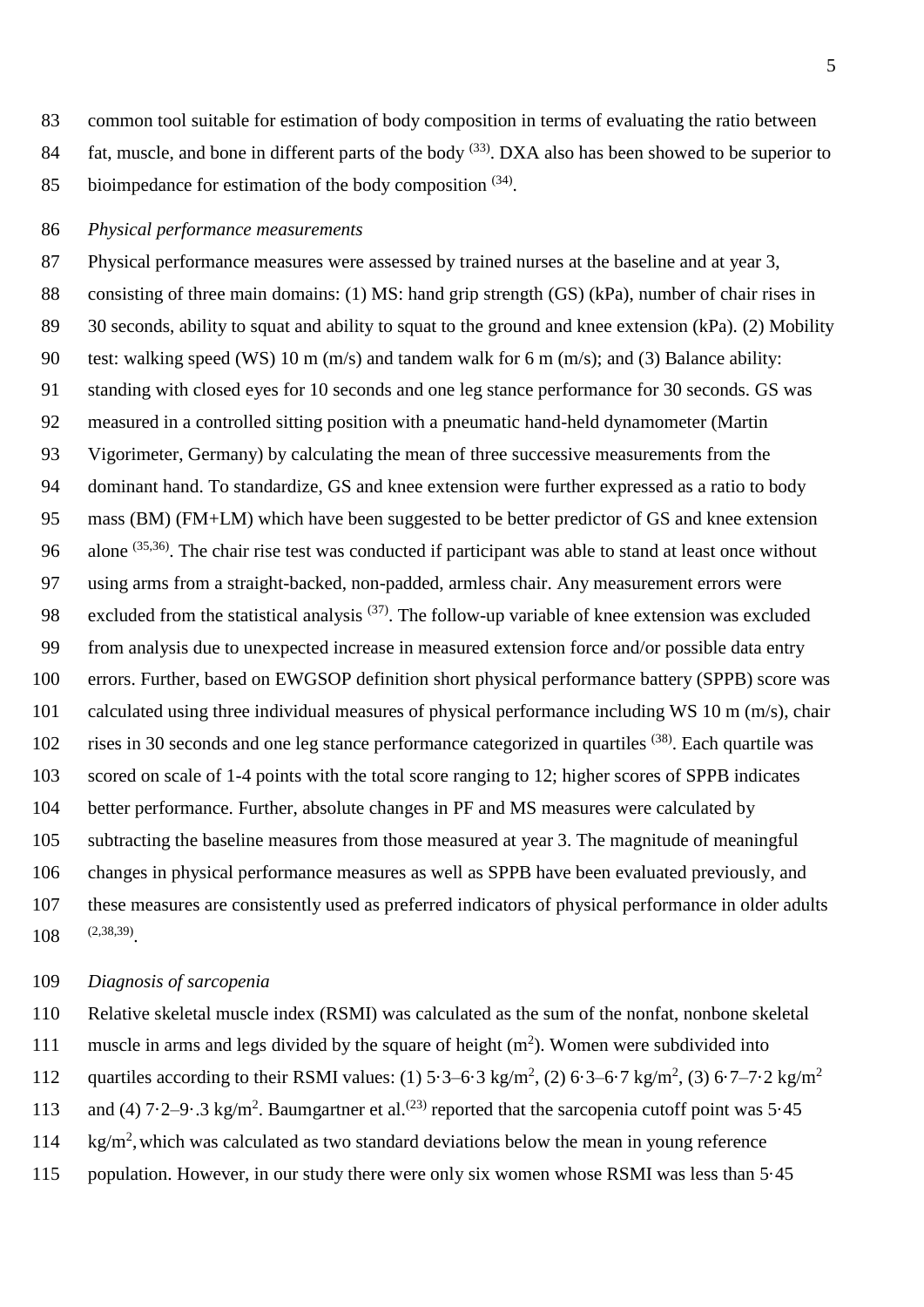- 116 kg/m<sup>2</sup>. Accordingly, we decided to use the lowest quartile below 6.3 kg/m<sup>2</sup> as cutoff in the present
- 117 study  $(37)$ . The study population was divided into quartiles also for their GS: (1) < 22.3 kPa, (2) 22·3–25·7 kPa, (3) 25·7–28·7 kPa and (4) 28·7–40 kPa. Physical performance test was assessed by
- measuring WS by a 10-meter-WS test in a controlled situation and the WS was divided into
- 120 quartiles:  $(1) < 0.51$  m/s,  $(2)$  1.42–1.63 m/s,  $(3)$  1.64–1.85 m/s and  $(4) > 1.85$  m/s. The women who
- were not able to walk were allocated into the group of the lowest quartile. A woman was classified
- as sarcopenic if she belonged to the lowest quartile of RSMI and the lowest quartile of either GS or
- WS or both. A non-sarcopenic woman did not belong to the lowest quartile of any measurement
- (RSMI, GS or WS), whereas pre-sarcopenic women were in the lowest quartile of RSMI but not in
- the lowest quartile of any other outcome measure. Non-classified women belonged to the lowest
- quartile of either GS or WS or both, but not to that of RSMI.

### *Dietary intakes*

 Dietary intake was collected by using 3-day food record at the baseline. A questionnaire and instructions were sent to the participants beforehand, and they were returned on the visiting day. Participants were advised to fill the questionnaire for 3 consecutive days, including 2 days during the week and one day in the weekend (Saturday or Sunday). Participants were instructed to write down everything they ate and drank and to evaluate the amount of food consumed using household measures. In case of uncertainties in the food record, a nutritionist called the participant for 134 additional information <sup>(40)</sup>. To assess the underreporting the ratio of energy intake to estimated basal metabolic rate was calculated based on BW according to equations given by Department of Health 136 in the UK<sup>(41)</sup>. The ratio of energy intake to basal metabolic rate cutoff value for under-reporting was 137 chosen to be 1.49, as derived from Goldberg et al.<sup>(42)</sup> and Black<sup>(43)</sup> and none of the participants was excluded from the analyses. Nutritional intake from food was calculated using Nutrica program (version 2·5, Finnish social insurance institute, Turku, Finland). Collected data provided

- 
- calculations of animal and plant sources of protein in addition to total protein intake.

## *Potential confounders*

 All lifestyle related information was gathered by the self-administered questionnaire. The questionnaire included questions on age, hormone therapy use (never used or used), time since menopause (year), smoking status (never, former and current), self-reported calcium and vitamin D supplementation and alcohol consumption (portions/week). Total physical activity was based on self-reported amounts of sports, recreation and miscellaneous activities, including walking, jogging, skiing, cycling, swimming, aerobic exercise, ball sports and other more strenuous activities. Women were asked how many days they performed each activity per month. The sum of each activity days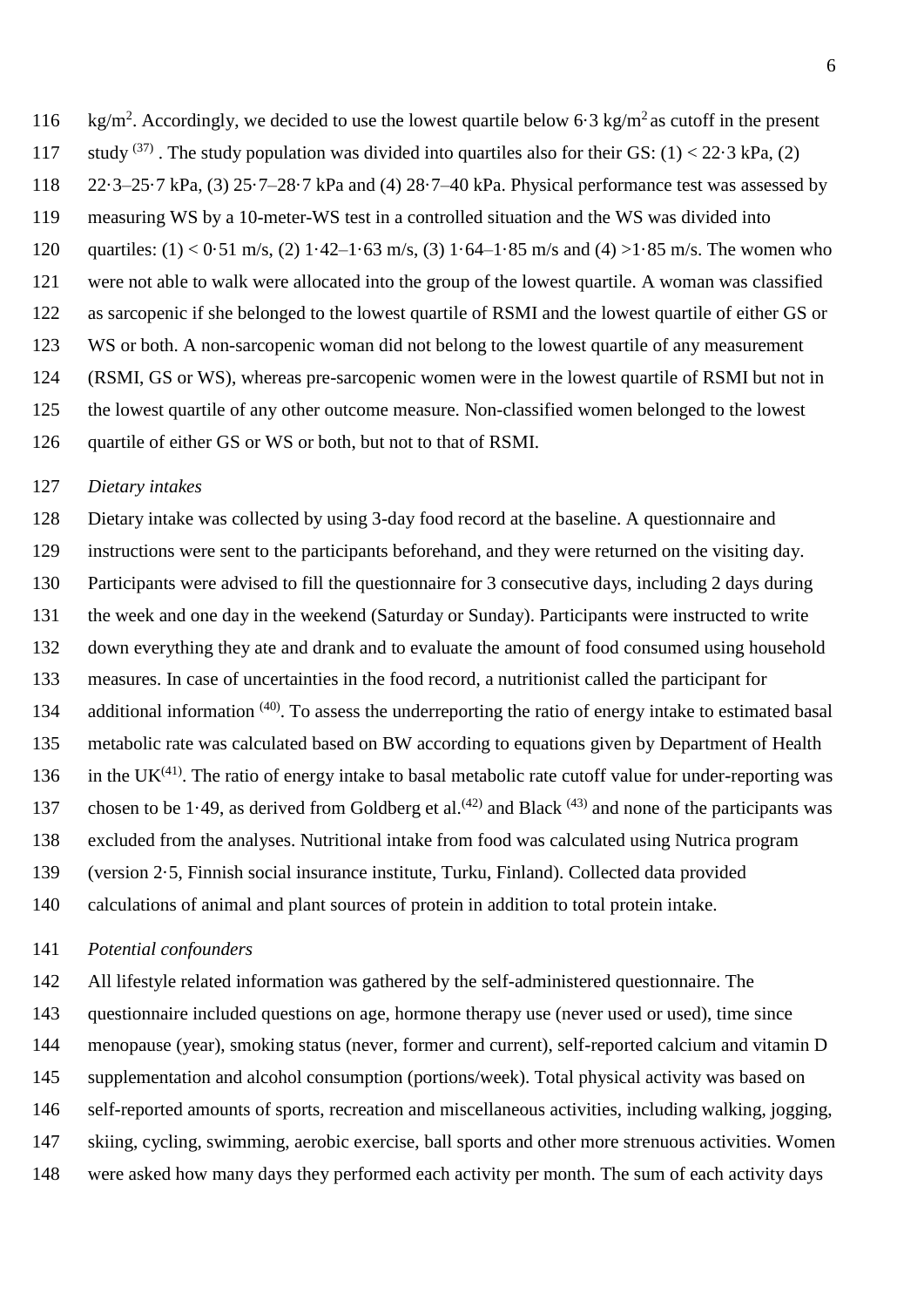- during all twelve months were summed and divided by 12 in order to obtain the mean activity level
- per month. Furthermore, the mean activity level was multiplied by self-reported of strenuousness of
- 151 the exercise (the scale was 1 (low) to 4 (strenuous))  $(37)$ .
- *Statistical analysis*
- Protein intake was reported as crude protein intake per BW (g/kg BW). Protein intake was
- 154 categorized based on three different nutrition recommendations, RDA  $^{(16)}$  ( $\leq$  0·8 g/ kg BW), PROT-
- 155 AGE Study Group recommendation <sup>(11)</sup> (0·81-1·19· g/ kg BW), and NNR recommendation ( $\geq 1.2$ )
- 156  $\frac{g}{kg}$  BW)<sup>(20)</sup>. For the purpose of this study, these three categories were referred to as lower,
- moderate and higher intake, respectively. Continuous variables were compared across the protein
- intake categories using ANOVA and ANCOVA and categorical variables using chi-square tests.
- Mean and SD of PF and MS measures at the baseline and absolute changes in them were tested in the ANCOVA across the categories of protein intake. Multiple linear regression or logistic regression models were used to calculate (β) and 95% CI of PF and MS measures at the baseline and changes in them across categories of protein intake. Tests for a linear trend across categories of protein intake were conducted by using the median value in each category as a continuous variable in the linear and logistic regression models. Pair wise comparisons of the group means were performed with Tukey's post hoc test. Linear and logistic regression analyses evaluated the association of FM and LM with PF and MS measures at the baseline and over 3-year follow-up. We examined further the association of protein intake g/kg BW with PF measures at baseline and over 3-year follow-up according to sarcopenia status. To achieve balanced numbers of participants in the stratified analysis and to evaluate our secondary hypothesis, women were classified as sarcopenic if they belonged to pre-sarcopenia, sarcopenia and severe sarcopenia (lowest quartile of RSMI) and non-sarcopenic group was compiled from normal and non-classified groups (normal RSMI).
- We initially assessed known covariates of frailty, including age, total energy intake, smoking status,
- alcohol consumption (portions/week), physical activity (hours/ week), hormone therapy use,
- osteoporosis and self-reported history of medical conditions (fall in last 12 months, depression,
- diabetes mellitus, hypertension and rheumatoid arthritis) and also for baseline height, FM and LM.
- Further, covariates were selected based on their multicollinearity and their predictive values alone,
- which lead to selection of the following models. Model 1 presents the unadjusted results controlling
- only for age and energy intake. Model 2 was adjusted for variables in model 1 plus smoking status,
- alcohol consumption, physical activity, hormone therapy use, osteoporosis, LM and height. Model 3
- was adjusted for variables in model 2 but LM was replaced by FM. Longitudinal analyses were
- adjusted for vitamin D and calcium supplementation (study group) to control for plausible vitamin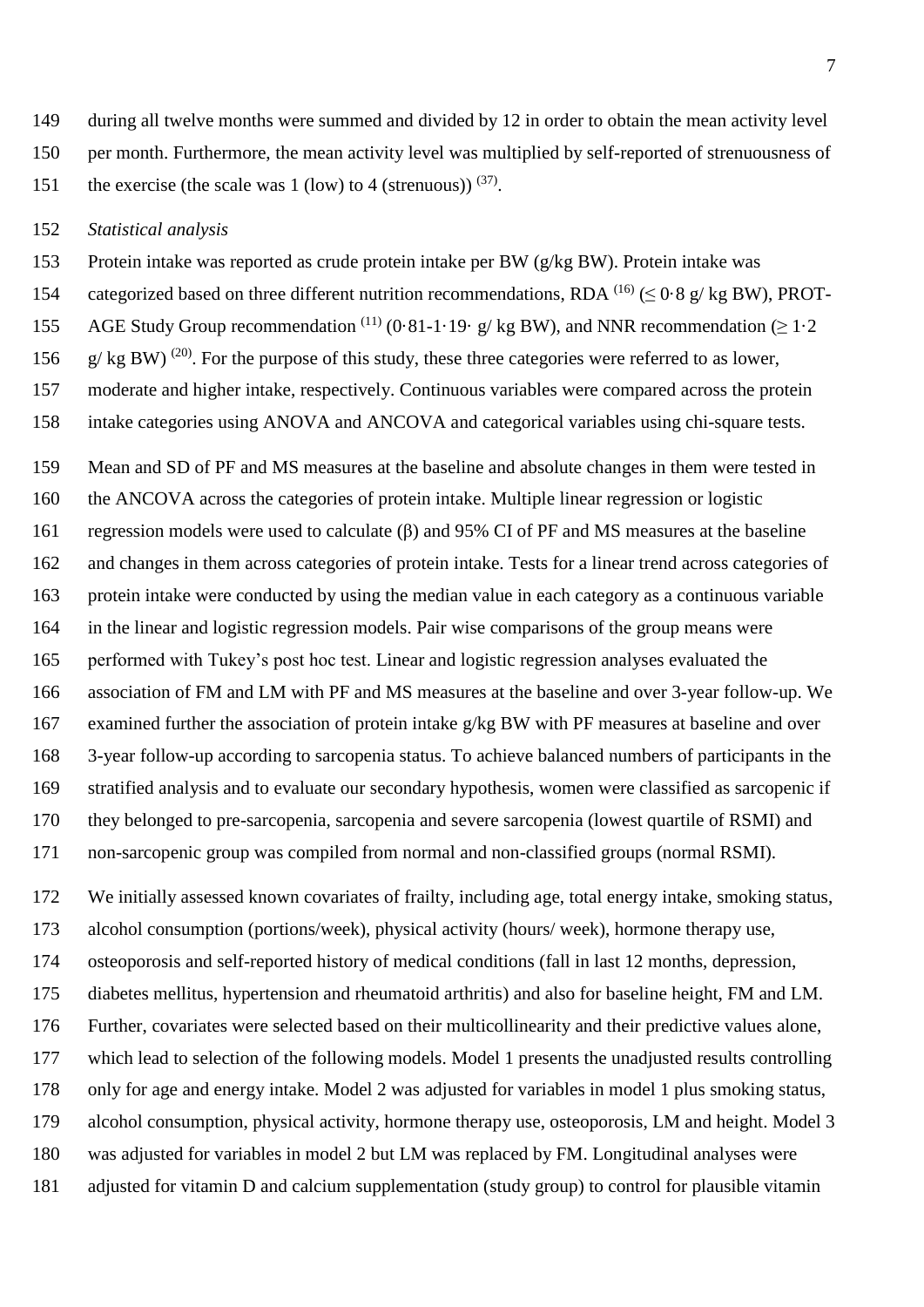- D effect on physical performance; as well as PF and MS baseline measures to account for
- differential subsequent changes in physical performance depending on the initial physical
- performance measures. Comparing model 2 and 3 provided opportunity to evaluate if LM and FM
- 185 differently associate with PFs and MS as suggested by previous studies <sup>(4,44,45)</sup>.
- All statistical analysis were executed using SPSS software version 21 for Windows (IBM Corp.,
- Armonk, NY). Result was considered significant if a P value was < 0·05.

#### **Results**

- 189 The participants were 65.3-71.6 years old (mean  $(\pm SD)$  age was 68  $\pm$  1.9), and mean energy intake
- 190 was  $6560 \pm 1556$  kJ/d (Table 1). Total protein intake was  $68.2$  g/d which constituted to 17% of total
- energy intake and corresponded to 0·96 g/ kg BW. The minimum protein intake reported was 0.24
- 192 g/kg BW and the maximum 2.25 g/kg BW. Also, 30% of women had protein intake  $\leq 0.8$  g/kg
- 193 BW, 48 % were in the moderate range of 0·8-1·19 g/ kg BW, while 22% consumed protein  $> 1.2$  g/
- kg BW. Higher protein intake was significantly associated with higher energy intake and lower
- carbohydrate intake as % of energy, but higher carbohydrate intake as g/d.
- In total, 8 % of women had osteoporosis, 42% had hypertension, 3 % had diabetes, 6% had
- rheumatoid arthritis, 3 % had depression, 12% had hip arthrosis, 28 % had knee arthrosis and 21∙8
- % reported fall accident in past 12 months. However, no significant associations between reported
- diseases and protein intake g/kg BW were observed. Mean duration of hormone therapy was 11
- years and time passed after menopause was 18 years. Women with higher protein intake reported
- more frequent use of hormone therapy, weighed less and had lower BMI as compared to moderate
- and lower intake. Among body composition measurements FM, LM and LM index were
- significantly lower in higher protein intake. Women in higher protein intake had significantly higher
- RSMI than the lower protein intake group.
- In the Table 2 differences of baseline characteristics between non-sarcopenic and sarcopenic
- 206 participants are presented. Sarcopenic group ( $n = 127$ ) had significantly lower mean weight (-
- 13∙2%), BMI (-12∙7%), FM (-16∙0%) and LM (-12∙0%) as compared to non-sarcopenic group (n
- 208 = 369). Average protein intake was similar in sarcopenic and non-sarcopenic group,  $17.6 \pm 2.9$  % 209 and  $17.9 \pm 3.1$  % of energy, respectively.
- Significant differences in physical performance measures between women with higher protein
- intake and those with lower protein intake at the baseline and over 3-year follow-up were detected
- (Table 3). At the baseline after adjustment for selected factors previously described as associated
- with physical performance (model 2) those with higher protein intake as compared to those with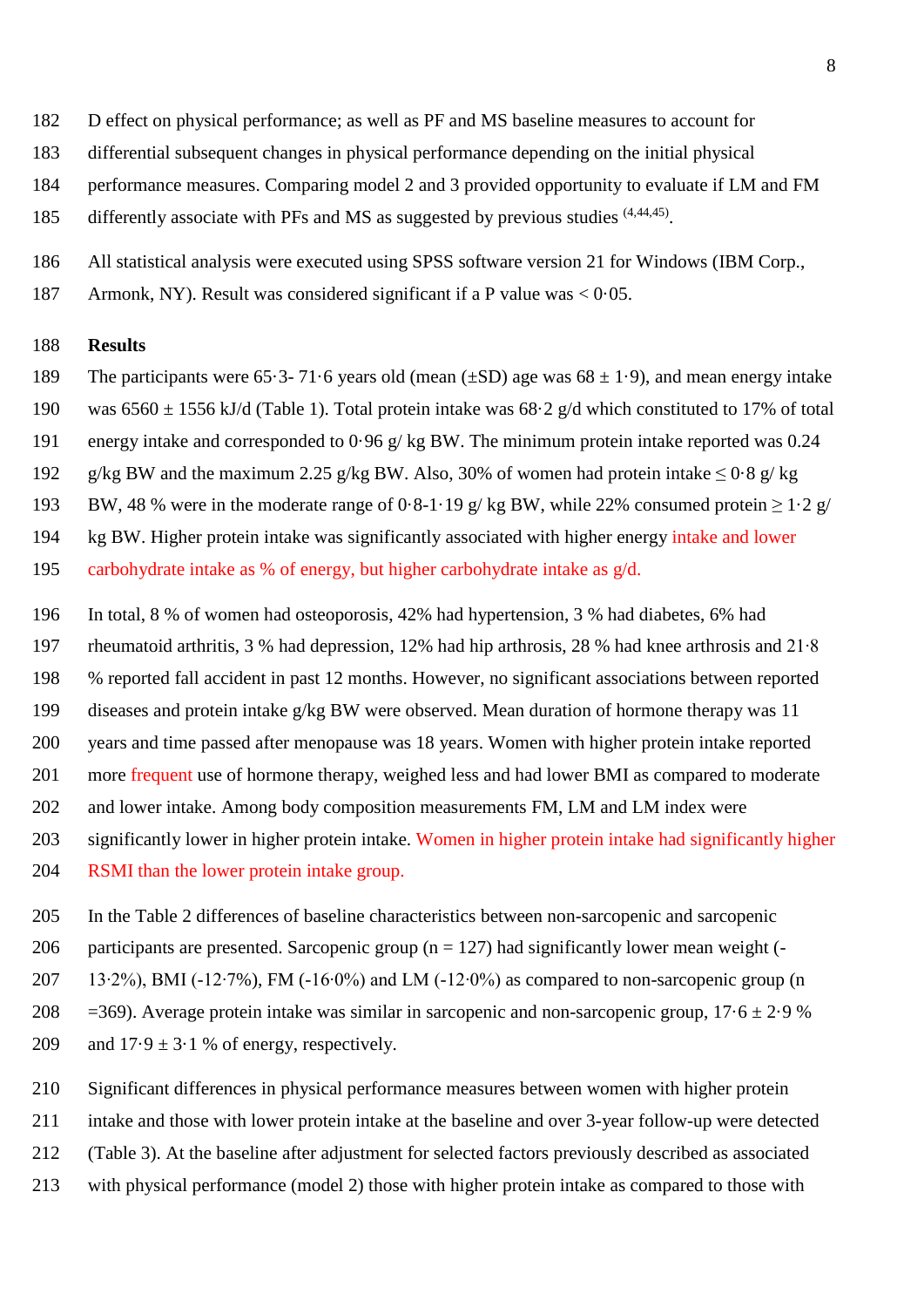- moderate and lower intake had greater GS/BM (*P =* 0·001), knee extension/BM (*P =* 0·003), longer one leg stance performance (*P=* 0·047), better chair rise performance (*P* = 0·043), faster WS 10m
- pace (*P* = 0∙005), squat completion (*P* = 0·019) and squat to the ground completion (*P* = 0·001),
- 217 and higher SPPB score ( $P = 0.004$ ). Overall results were no longer significant after controlling for
- FM (model 3). Results for the prospective analysis showed that those with higher protein intake had
- 219 less decline in GS/BM ( $P = 0.027$ ), one leg stance performance duration ( $P = 0.024$ ) and had
- 220 increased tandem walk speed  $(P = 0.024)$ , which were no longer significant after controlling for FM.
- In linear regression analyses with physical performance measures and SPPB as the dependent
- measures, results from models including energy-adjusted fat intake (g/d), or energy-adjusted
- carbohydrate intake (g/d) as determinant instead of protein showed no significant contribution for
- 225 fat  $(g/d)$  and carbohydrate  $(g/d)$  (data not sown).
- Further, we examined the association of protein intake with physical performance measures
- according to sarcopenia status (Table 4). Results of model 2 showed that among non-sarcopenic
- 228 women protein intake was positively associated with GS/BM ( $β = 0.35$  and  $P = 0.001$ ), knee
- 229 extension/BM (β = 0·25 and *P* = 0·008), one leg stance performance (β= 0·26 and *P* = 0·001), chair
- rises (β = 0·15 and *P*= 0·039), WS 10 m (β = 0·30 and *P*< 0·001), ability to squat (β = 0·18 and *P*=
- 231 0·003), squat to the ground  $(\beta = 0.29$  and  $P = 0.001$ ) and also with SPPB score  $(\beta = 0.32$  and  $P <$
- 232 0·001) at the baseline. However, significant associations were lost after controlling for FM. Results
- of the prospective analysis indicated that higher protein intake in non-sarcopenic women was in
- 234 positive relationship with changes of one leg stance performance ( $\beta = 0.14$  and  $P = 0.037$ ) and
- 235 standing with eyes closed ( $\beta = 0.23$  and  $P = 0.001$ ). No significant associations between protein
- intake and physical performance measures were observed among sarcopenic women, except for
- 237 GS/BM change (β = 0·23 and *P* = 0·037) and a non-significant relation with chair rise change (β =
- 238 0·27 and *P*= 0·064), which were lost after controlling for selected confounders and FM.
- The associations between total body FM and LM with physical performance measures and changes
- in them are shown in Table 5. After adjustment for LM and factors previously described as
- associated with physical performance, FM was negatively correlated with GS/BM, GS, knee
- extension/BM (only at the baseline), one leg stance, chair rises, WS 10m, squat, squat to the ground
- and SPPB score at the baseline and over 3-year follow-up (β ≥ -0·07 and *P* ≤ 0·050). FM was also
- 244 negatively associated with change of standing with closed eyes 10 seconds (β =  $-0.22$  and *P* <
- 0·001). Further, LM was positively associated with GS, knee extension and one leg stance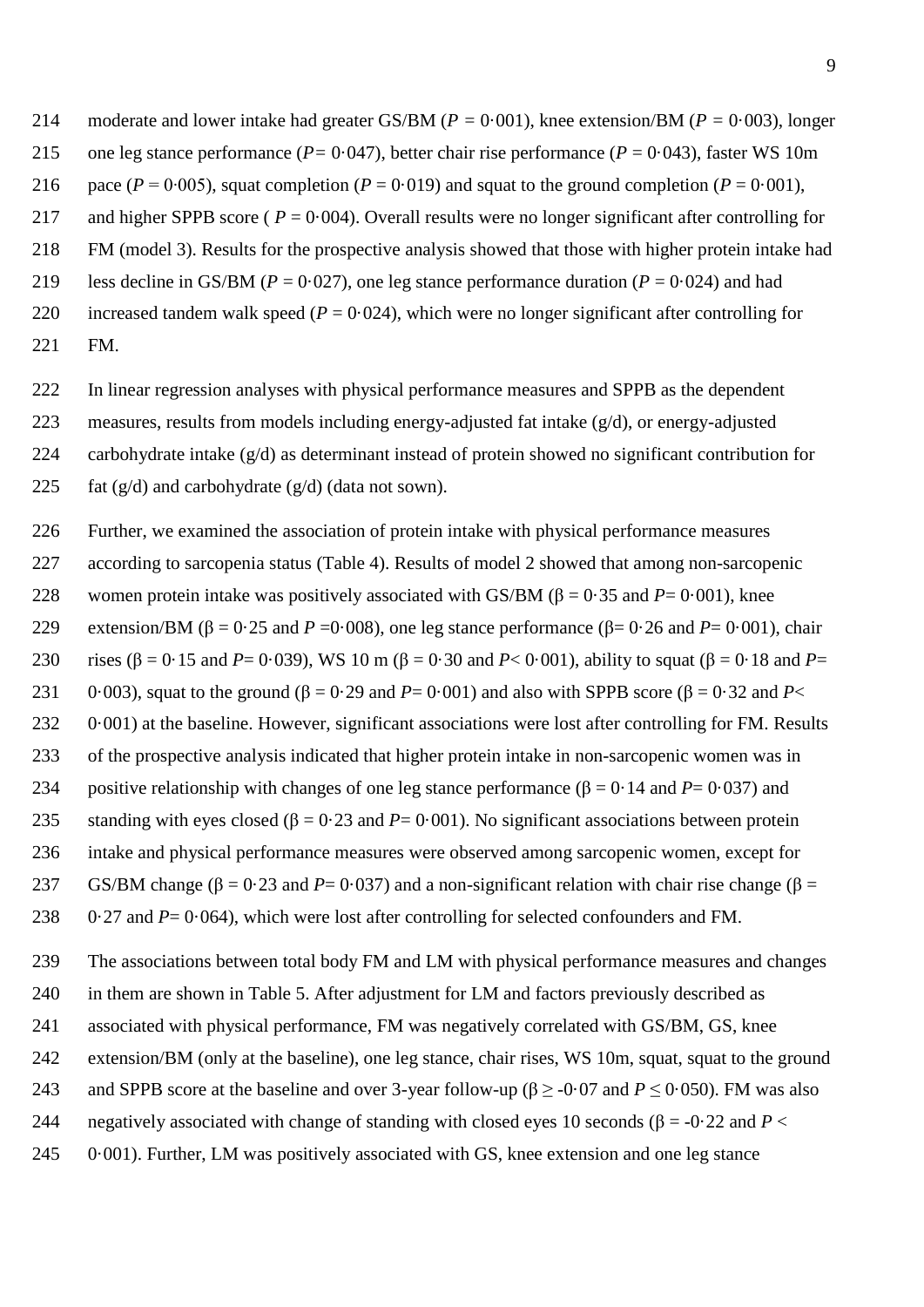- 246 performance at the baseline as well as with GS changes over 3- year follow-up ( $β ≥ 0.06$  and  $P ≤$
- 0·025). Results remained significant after controlling for FM.

#### **Discussion**

 This study examined cross-sectional and prospective associations of protein intake (g/kg BW) and body composition (FM and LM) with different PF and MS measures in 554 elderly women belonging to the OSTPRE-FPS study. Associations of protein intake with PF and MS were also evaluated according to sarcopenia status. However, the significant associations were lost in the final models due to high collinearity of FM with physical performance. Our findings supported the 254 hypothesis that higher protein intake than the current RDA  $(0.8 \text{ g/kg BW})$ , might be associated with better PF and MS among elderly women. Further, present study showed that the total body FM was negatively associated with physical performance tests, while total body LM was positively associated with GS, knee extension and one leg stance.

In recent years, there has been increased support for the contention that the current daily allowance

- (0∙8 g/kg BW) for protein is insufficient to promote optimal health and preserve physical
- 260 performance in the elderly  $(5,12,13,18,45-47)$ . Consistently, in our cross-sectional findings, those women
- with higher protein intake performed better in many of the physical performance measures as
- compared to those who had moderate and lower protein intakes. The higher protein intake category
- had greater GS/BM, knee extension/BM, longer one leg stance, better chair rises performance,
- faster WS 10 m, better squat and squat to the ground ability, and higher SPPB score. The
- prospective results showed also that women in higher protein intake group had less decline in
- GS/BM and one leg stance performance, and had the highest increased chair rises performance over
- 3-year follow-up. No significant differences were observed between protein intake categories and
- WS 10 m and tandem walk speed 6 m prospectively. Thus, it might be that higher protein intake
- (g/kg BW) can be more related to preserving MS rather than mobility, which may partially explain
- the protein-frailty association. However, these associations were no longer significant after
- adjustment for FM.

272 Findings of study by Gregorio et al.<sup> $(13)$ </sup> among 387 healthy women aged 60 to 90 years, showed that 273 those in the lower protein intake  $\langle 0.8 \text{ g/kg BW}$  category performed less well in the single leg 274 stance test than those in the higher protein intake  $\geq 0.8$  g/kg BW category. They also walked eight feet at a slower pace and their SPPB score was lower than in women in the higher protein category. 276 Further, Lemieux et al.<sup>(45)</sup> indicated that among 72 postmenopausal women, higher protein intake  $\geq$ 1·2 g/kg BW was positively correlated to GS and knee extension. Women's Health Initiative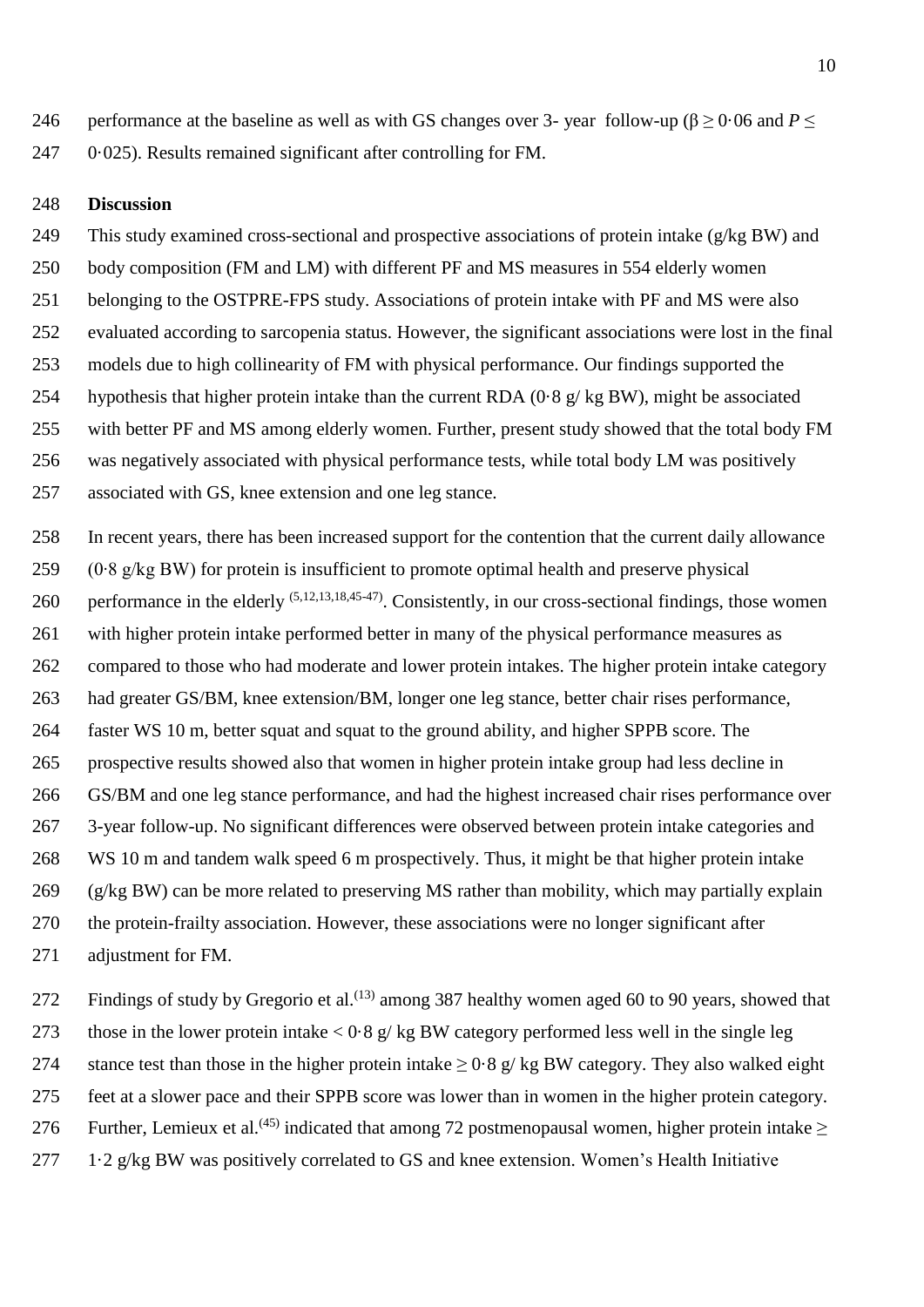278 clinical and observational study  $(12)$ , was conducted in 134961 participants, aged 50 to 79 years for average 7 years of follow-up. Results showed that mean GS at baseline was slightly higher among women with higher calibrated daily protein intake (using urinary nitrogen protocol to estimate protein consumption over 24-h period), and these women experienced smaller decline in GS over time than those with low calibrated protein intake. Additionally, women in the highest quintile of calibrated protein intake completed on average 0·5 more chair rise at baseline than women in the lowest quintile. In contrast, there was no significant association between calibrated protein intake and the timed 6-meter walk in either cross-sectional or prospective analyses. Furthermore, the same results were shown when protein intake was expressed as g/kg BW.

 A new finding was that among non-sarcopenic women at the baseline, protein intake (g/kg BW) was in positive relationship with GS/BM, knee extension/BM, one leg stance ability, chair rises performance, WS 10m, ability to squat and squat to the ground and SPPB. Protein intake in these women was also associated with preserving physical performance over 3 years follow-up, including one leg stance and standing with eyes closed 10s. No such an association was observed in sarcopenic women except a positive relationship between protein intake and GS change. Thus consistent to our hypothesis the positive association of protein intake (g/kg BW) with PF was more pronounced in non-sarcopenic than in sarcopenic women. It has been suggested that older individuals suffering from illness, physiological stress or sarcopenia are required to consume higher 296 protein intake  $(1.2-1.5 \text{ g/kg BW})$  as compared to healthy older people  $(1-1.2 \text{ g/kg BW})^{(30)}$ . However, we could not explore this due to the threshold of protein intake in this data between sarcopenic and non-sarcopenic women.

 A preponderance of evidence now suggests that aging might result in the stimulation of MPS becoming resistance to the anabolic effect of hyperaminoacidemia, particularly at lower protein 301 intakes  $(24,30,48-50)$ . It was shown in study by Moore et al.<sup>(28)</sup> that the relative quantity of ingested 302 protein required to maximize MPS is greater in older as compared with younger men  $(18)$ . However, it is unestablished whether elderly individuals with greater LM have higher capacity of MPS as compared to those with lower LM. Besides, previous research indicates that protein from different sources (animal and plant protein) may have different effects on physical performance  $(51,52)$ . However, this study did not find any significant association between animal and plant protein intake with PF and MS measures.

308 Declines in LM might predict a reduction in muscle force and performance  $(1,48)$ . It has also been shown that FM is associated with functional decline and muscle weakness in elderly individuals <sup> $(35,44,53)$ </sup>. In this study, total body FM was in strong negative correlation with all PF and MS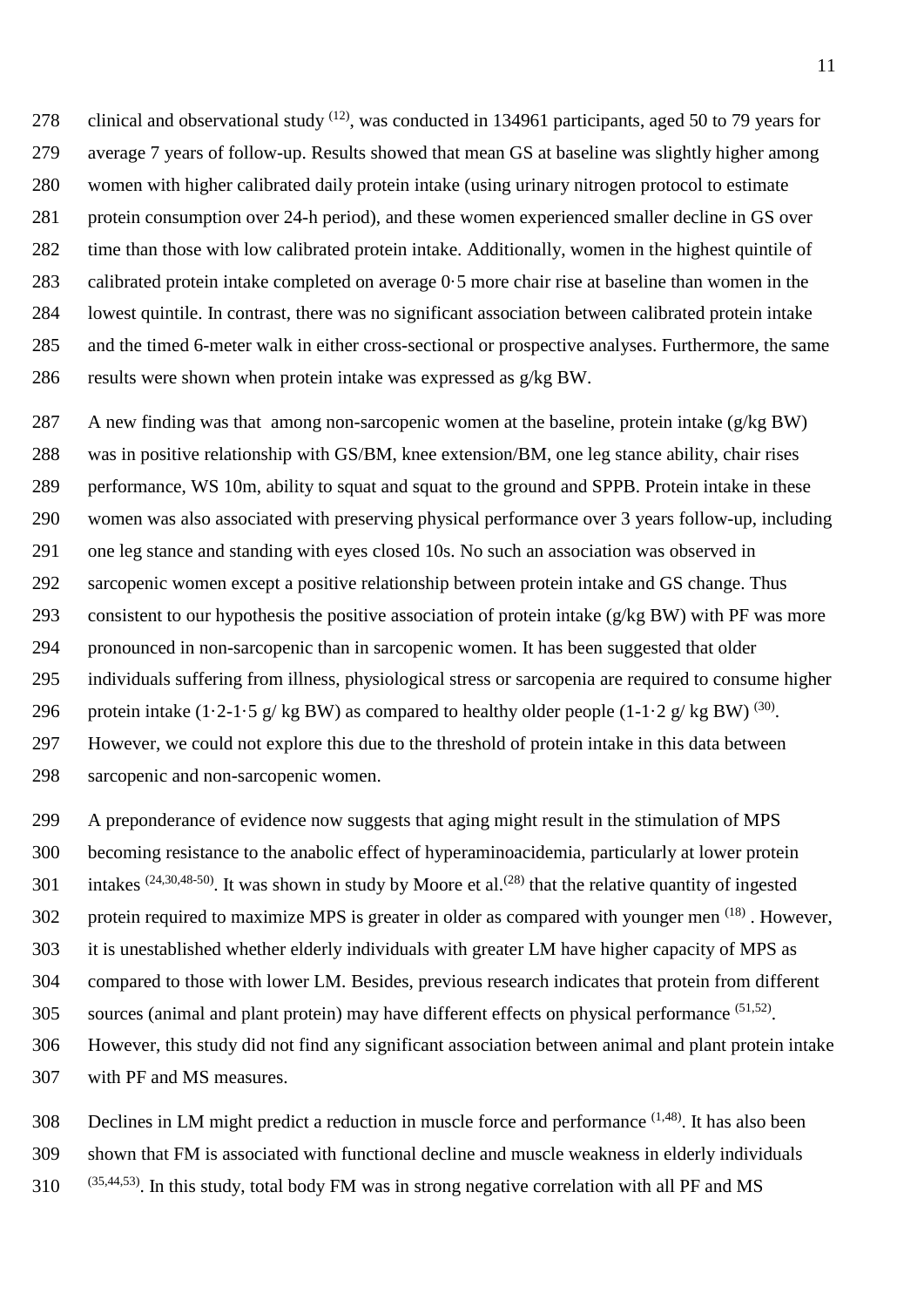measures at the baseline and changes in them at 3 years except for knee extension, tandem walk and standing with eyes closed at the baseline; while LM was positively correlated with GS and change in it, knee extension and one leg stance. Therefore, these findings accompanied with the loss of significant associations between protein intake and physical performance measures after controlling for FM but not LM, suggest that FM and LM may have opposite association with PF and MS in elderly women. There are different pathways through which fatness might be related to LM and 317 muscle strength  $(54)$ . However, more studies are needed to disentangle the relationship between FM and physical performance.

 It is well known that adequate energy intake is required to optimally utilize dietary protein to 320 maintain physical performance rather than as energy source  $(13)$ . It was to our surprise that those with higher energy and protein intake had a lower weight. The actual cause is uncertain but this might be due to higher physical activity level in higher protein category, and also possible 323 underreporting of total energy and fat intake in those with higher BMI  $(55)$ . Worthy of note is that 324 LM index (LM/ height  $(m<sup>2</sup>)$ ) and RSMI are both used as indicators of muscle mass in the diagnosis 325 of sarcopenia  $(2)$ . However, in this study protein intake showed the same association with LM index 326 and RSMI, thus we used RSMI as clinical indicator of sarcopenia as adapted by EWGSOP  $(2)$ .

 A limitation of this study was that the study population consists of only elderly women and therefore caution should be taken when generalizing the findings to elderly men. The 3-day food records method has been described as a suitable instrument for assessing energy and protein intake 330 in elderly people <sup>(56,57)</sup>. The latter study has also validated protein intake against urinary nitrogen studies in both community dwelling and institutionalized elderly people  $(57)$ . However, a single 3- day dietary record at the baseline might not be an appropriate method to capture long term effect of protein intake. Albeit we covered a wide selection for several known confounders that might influence physical performance, other factors such as health status, habitual physical activity level and/or dietary habits in participants in different protein intake categories might have affected the observed results. Lastly, based on the observational nature of our study we cannot establish a causal association.

 An additional analyses in the present data showed no significant effect of vitamin D (800 IU) and calcium supplementation (1000 mg) on MS and PF and longitudinal analysis were controlled for study group receiving those. The availability of multiple standardized physical performance measures at baseline as well as over a 3-year period added significant strength to our study. Dynamometric measures of GS as a physical marker of lower limb strength and knee extension for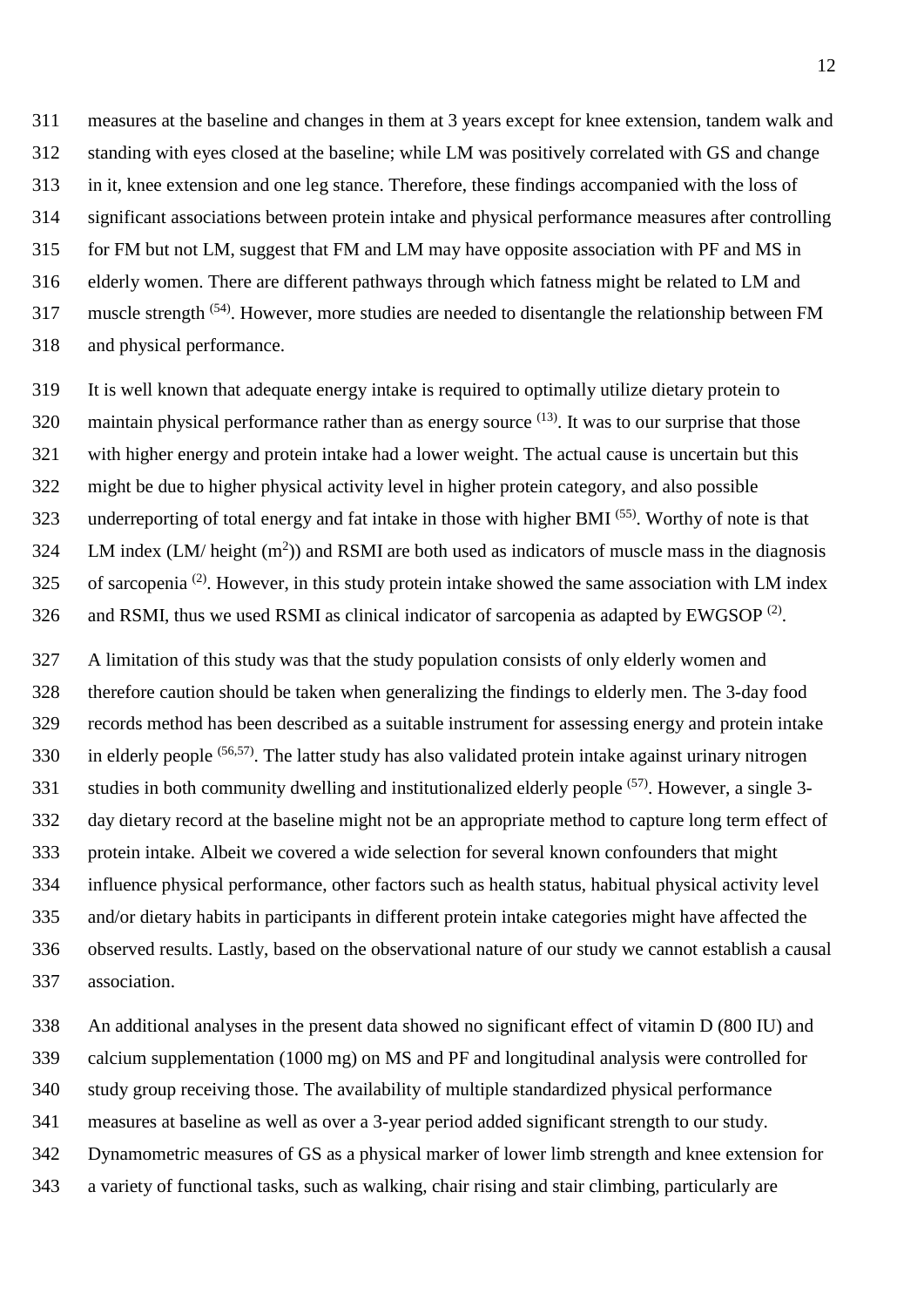- 344 predominate for the quantification of physical performance in older adults  $(36,58)$ . The introduced
- protein intake categories in present study took into account the newer intake recommendations for
- elderly, which have not been used in the previous studies.

## **Conclusion**

- It is appropriate to focus on the relationship between protein intake, and MS and PF in the elderly
- because this group is most vulnerable to nutritional deficiencies. This cohort study suggests that
- higher protein intake and lower FM might be positively associated with MS and PF in elderly
- women. However, further research is required to establish causal association.

#### **Acknowledgment**

- The OSTPRE-FPS study was supported by the Finnish Cultural Foundation (Hulda Tossavainen
- Foundation; MK), Sigrid Juselius Foundation (HK and TR), Academy of Finland (MT) and Kuopio
- University Hospital EVO grant.

## **Conflict of interests**

The authors have no relevant interests to declare.

# **Author Contribution**

- H. Kröger and M. Tuppurainen designed the original OSTPRE-FPS study. M. Isanejad, A. Erkkilä,
- J. Sirola and J. Mursu. planned the present study together and collaborated on drafting the
- manuscript. M. Isanejad carried out the statistical analysis, and summarized the results in tables. H.
- Kröger, M. Tuppurainen and T. Rikkonen critically revised the manuscript for important intellectual
- content. All authors read and approved the final manuscript.
- **Sponsor's Role:** No sponsors were enrolled.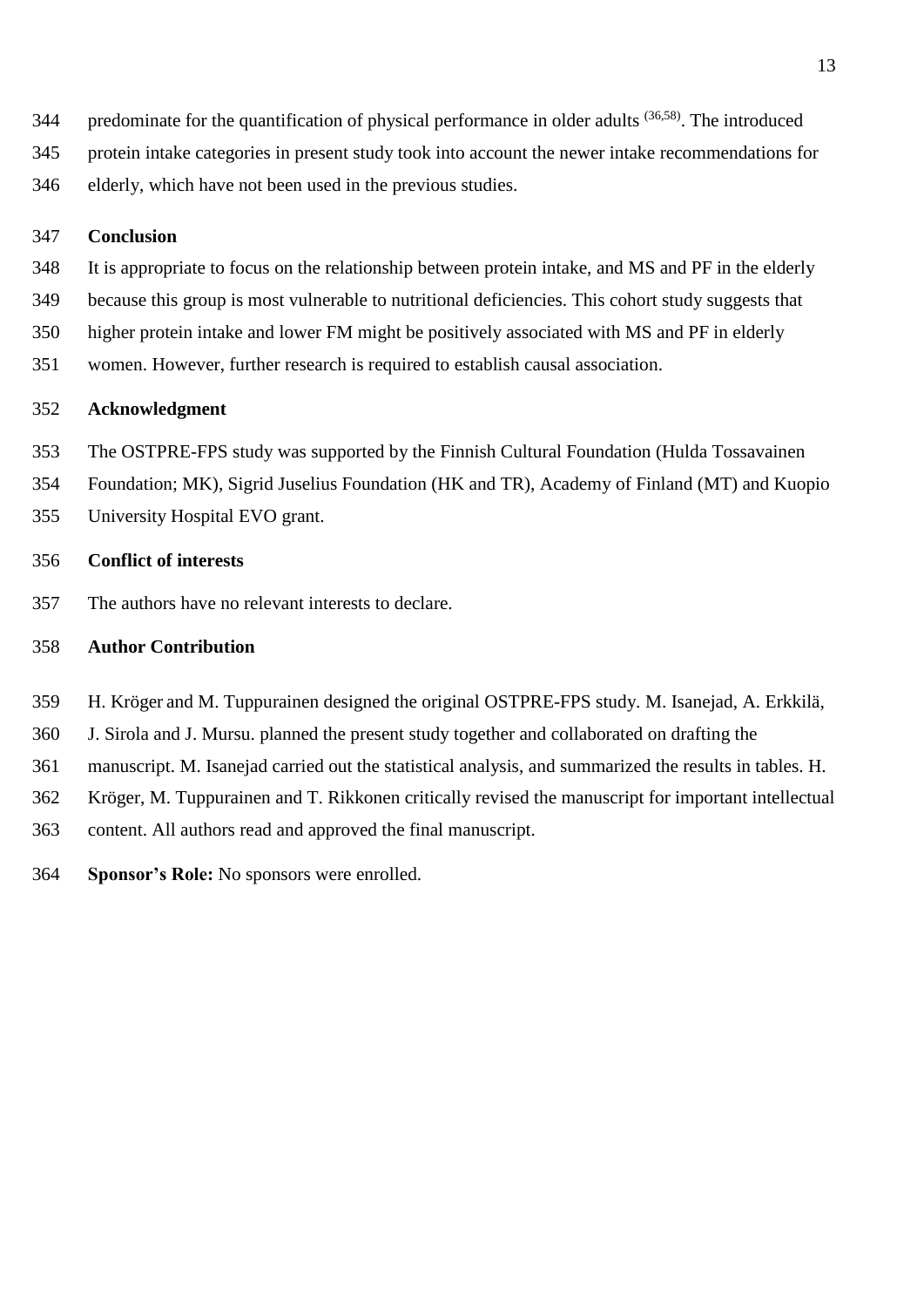References

1. Cruz-Jentoft AJ, Baeyens JP, Bauer JM *et al.* (2010) Sarcopenia: European consensus on definition and diagnosis: Report of the European Working Group on Sarcopenia in Older People. *Age Ageing*  **39**, 412-423.

2. Cruz-Jentoft AJ, Landi F, Schneider SM *et al.* (2014) Prevalence of and interventions for sarcopenia in ageing adults: a systematic review. Report of the International Sarcopenia Initiative (EWGSOP and IWGS). *Age Ageing* **43**, 748-759.

3. Mithal A, Bonjour JP, Boonen S *et al.* (2013) Impact of nutrition on muscle mass, strength, and performance in older adults. *Osteoporos Int* **24**, 1555-1566.

4. Rikkonen T, Sirola J, Salovaara K *et al.* (2012) Muscle strength and body composition are clinical indicators of osteoporosis. *Calcif Tissue Int* **91**, 131-138.

5. Volpi E, Campbell WW, Dwyer JT *et al.* (2013) Is the optimal level of protein intake for older adults greater than the recommended dietary allowance? *J Gerontol A Biol Sci Med Sci* **68**, 677-681.

6. Norman K, Stobaus N, Gonzalez MC *et al.* (2011) Hand grip strength: outcome predictor and marker of nutritional status. *Clin Nutr* **30**, 135-142.

7. Pedersen AN, Kondrup J, Borsheim E (2013) Health effects of protein intake in healthy adults: a systematic literature review. *Food Nutr Res* **57**, 10.3402.

8. Muller MJ, Geisler C, Pourhassan M *et al.* (2014) Assessment and definition of lean body mass deficiency in the elderly. *Eur J Clin Nutr* **68**, 1220-1227.

9. Houston DK, Nicklas BJ, Ding J *et al.* (2008) Dietary protein intake is associated with lean mass change in older, community-dwelling adults: the Health, Aging, and Body Composition (Health ABC) Study. *Am J Clin Nutr* **87**, 150-155.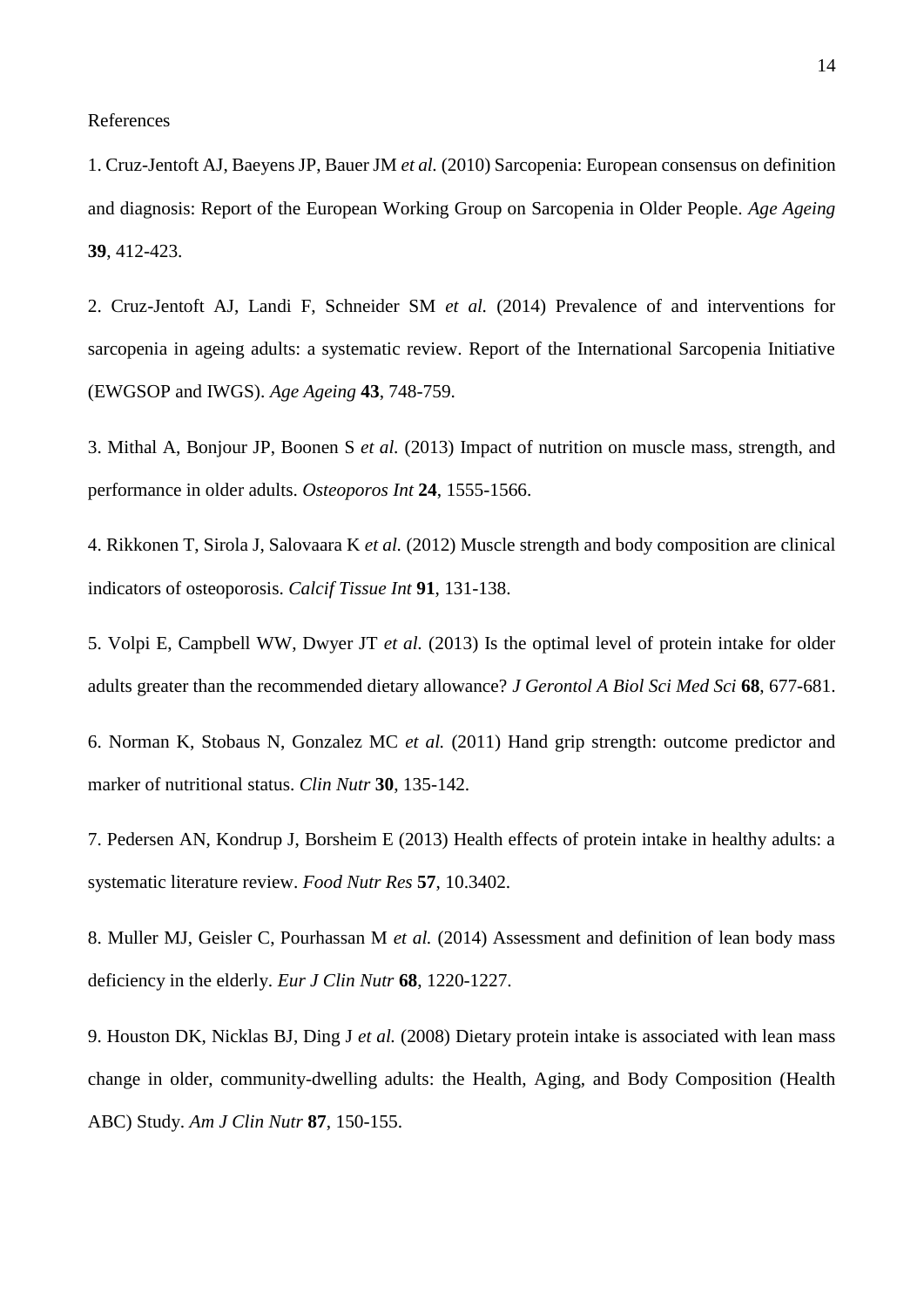10. Meng X, Zhu K, Devine A *et al.* (2009) A 5-year cohort study of the effects of high protein intake on lean mass and BMC in elderly postmenopausal women. *J Bone Miner Res* **24**, 1827-1834.

11. Bauer J, Biolo G, Cederholm T *et al.* (2013) Evidence-based recommendations for optimal dietary protein intake in older people: a position paper from the PROT-AGE Study Group. *J Am Med Dir Assoc* **14**, 542-559.

12. Beasley JM, Wertheim BC, LaCroix AZ *et al.* (2013) Biomarker-calibrated protein intake and physical function in the Women's Health Initiative. *J Am Geriatr Soc* **61**, 1863-1871.

13. Gregorio L, Brindisi J, Kleppinger A *et al.* (2014) Adequate dietary protein is associated with better physical performance among post-menopausal women 60-90 years. *J Nutr Health Aging* **18**, 155-160.

14. Bartali B, Frongillo EA, Stipanuk MH *et al.* (2012) Protein intake and muscle strength in older persons: does inflammation matter? *J Am Geriatr Soc* **60**, 480-484.

15. Robinson SM, Jameson KA, Batelaan SF *et al.* (2008) Diet and its relationship with grip strength in community-dwelling older men and women: the Hertfordshire cohort study. *J Am Geriatr Soc* **56**, 84-90.

16. Institute of Medicine of the National Academy of Sciences, editor (2005) *Dietary Reference Intakes for Energy, Carbohydrate, Fiber, Fat, Fatty Acids, Cholesterol, Protein, and Amino Acids (Macronutrients).* Washington, D.C.: National Academy Press.

17. Fulgoni VL,3rd (2008) Current protein intake in America: analysis of the National Health and Nutrition Examination Survey, 2003-2004. *Am J Clin Nutr* **87**, 1554S-1557S.

18. Beasley JM, Shikany JM, Thomson CA (2013) The role of dietary protein intake in the prevention of sarcopenia of aging. *Nutr Clin Pract* **28**, 684-690.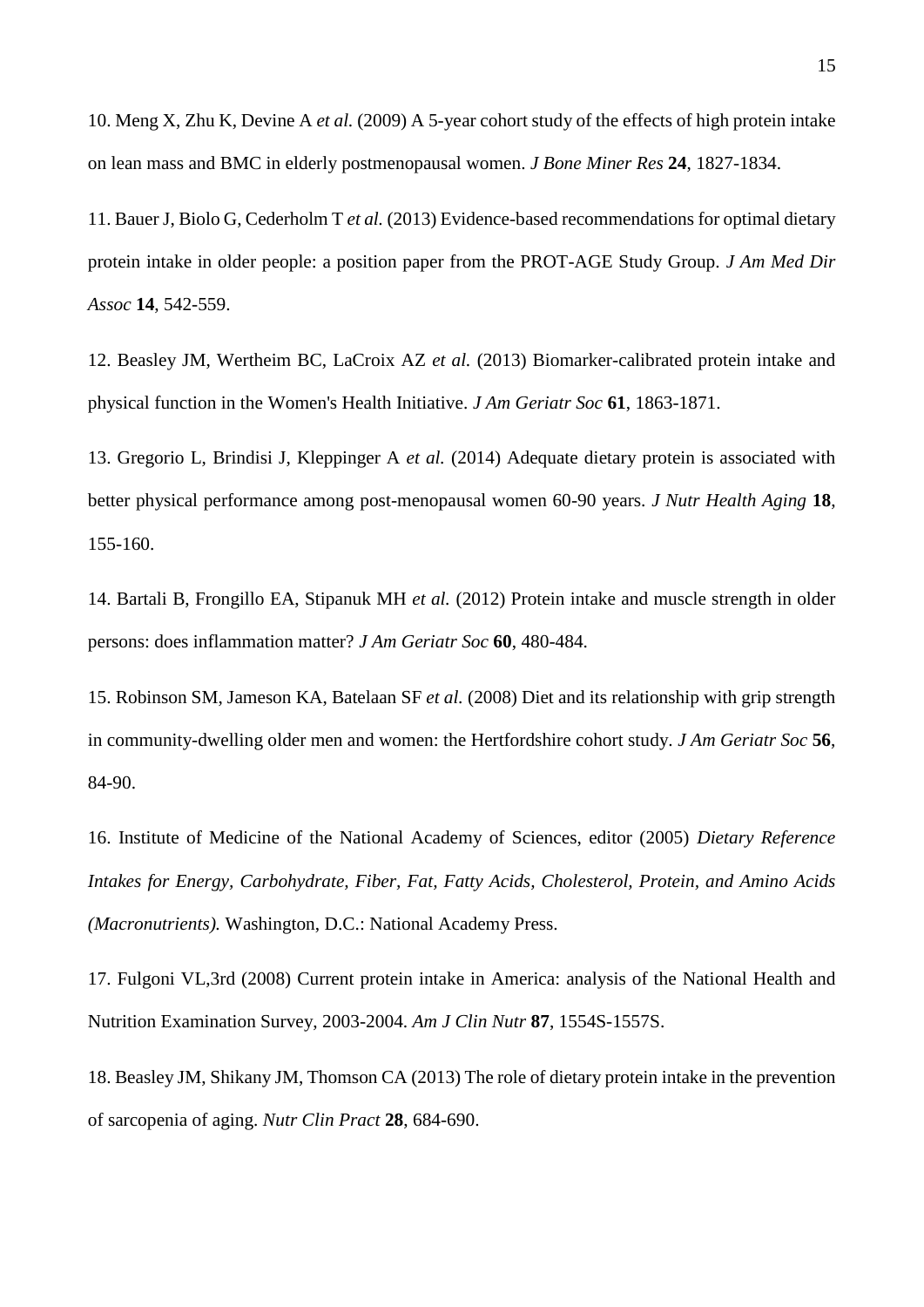19. Paddon-Jones D & Leidy H (2014) Dietary protein and muscle in older persons. *Curr Opin Clin Nutr Metab Care* **17**, 5-11.

20. Nordic Nutrition Recommendations 2012, editor (2013) *Integrating Nutrition and Physical Activity.* 5th ed., Nordic Council of Ministers 2014: Nord 2014:002.

21. Gaillard C, Alix E, Salle A *et al.* (2007) Energy requirements in frail elderly people: a review of the literature. *Clin Nutr* **26**, 16-24.

22. Hickson M (2015) Nutritional interventions in sarcopenia: a critical review. *Proc Nutr Soc* , 1-9.

23. Baumgartner RN (2000) Body composition in healthy aging. *Ann N Y Acad Sci* **904**, 437-448.

24. Timmerman KL & Volpi E (2008) Amino acid metabolism and regulatory effects in aging. *Curr Opin Clin Nutr Metab Care* **11**, 45-49.

25. Wolfe RR (2013) *Perspective: Optimal Protein Intake in the Elderly.* Elsevier. pp. 65-66. [http://linkinghub.elsevier.com/retrieve/pii/S1525861012003271?showall=true.](http://linkinghub.elsevier.com/retrieve/pii/S1525861012003271?showall=true)

26. Pedrero-Chamizo R, Gomez-Cabello A, Melendez A *et al.* (2015) Higher Levels of Physical Fitness Are Associated with a Reduced Risk of Suffering Sarcopenic Obesity and Better Perceived Health among the Elderly: The EXERNET Multi-Center Study. *J Nutr Health Aging* **19**, 211-217.

27. Rennie MJ, Wackerhage H, Spangenburg EE *et al.* (2004) Control of the size of the human muscle mass. *Annu Rev Physiol* **66**, 799-828.

28. Moore DR, Churchward-Venne TA, Witard O *et al.* (2015) Protein ingestion to stimulate myofibrillar protein synthesis requires greater relative protein intakes in healthy older versus younger men. *J Gerontol A Biol Sci Med Sci* **70**, 57-62.

29. Campbell WW (2007) Synergistic Use of Higher-Protein Diets or Nutritional Supplements with Resistance Training to Counter Sarcopenia. *Nutr Rev* **65**, 416-422.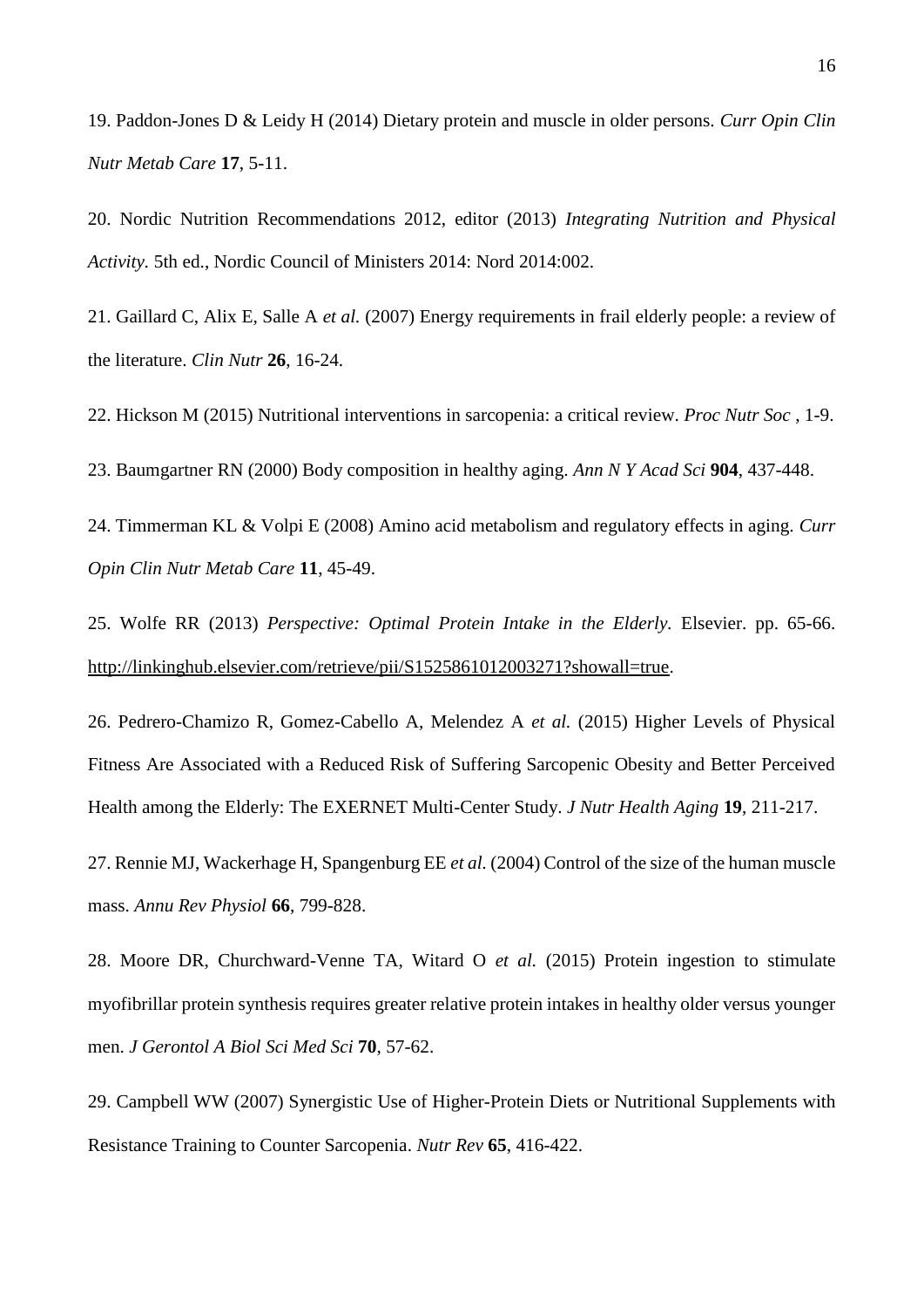30. Suominen MH, Jyvakorpi SK, Pitkala KH *et al.* (2014) Nutritional guidelines for older people in Finland. *J Nutr Health Aging* **18**, 861-867.

31. Karkkainen M, Tuppurainen M, Salovaara K *et al.* (2010) Effect of calcium and vitamin D supplementation on bone mineral density in women aged 65-71 years: a 3-year randomized population-based trial (OSTPRE-FPS). *Osteoporos Int* **21**, 2047-2055.

32. Jarvinen R, Tuppurainen M, Erkkila AT *et al.* (2012) Associations of dietary polyunsaturated fatty acids with bone mineral density in elderly women. *Eur J Clin Nutr* **66**, 496-503.

33. Lohman M, Tallroth K, Kettunen JA *et al.* (2009) Reproducibility of dual-energy x-ray absorptiometry total and regional body composition measurements using different scanning positions and definitions of regions. *Metabolism* **58**, 1663-1668.

34. Aandstad A, Holtberget K, Hageberg R *et al.* (2014) Validity and reliability of bioelectrical impedance analysis and skinfold thickness in predicting body fat in military personnel. *Mil Med* **179**, 208-217.

35. Shilland K & McCarthy HD (2015) The impact of body composition on skeletal muscle strength in Caucasian women: implications for sarcopenia screening. *Proc Nutr Soc* **74**.

36. Martien S, Delecluse C, Boen F *et al.* (2015) Is knee extension strength a better predictor of functional performance than handgrip strength among older adults in three different settings? *Arch Gerontol Geriatr* **60**, 252-258.

37. Sjoblom S, Suuronen J, Rikkonen T *et al.* (2013) Relationship between postmenopausal osteoporosis and the components of clinical sarcopenia. *Maturitas* **75**, 175-180.

38. Kwon S, Perera S, Pahor M *et al.* (2009) What is a meaningful change in physical performance? Findings from a clinical trial in older adults (the LIFE-P study). *J Nutr Health Aging* **13**, 538-544.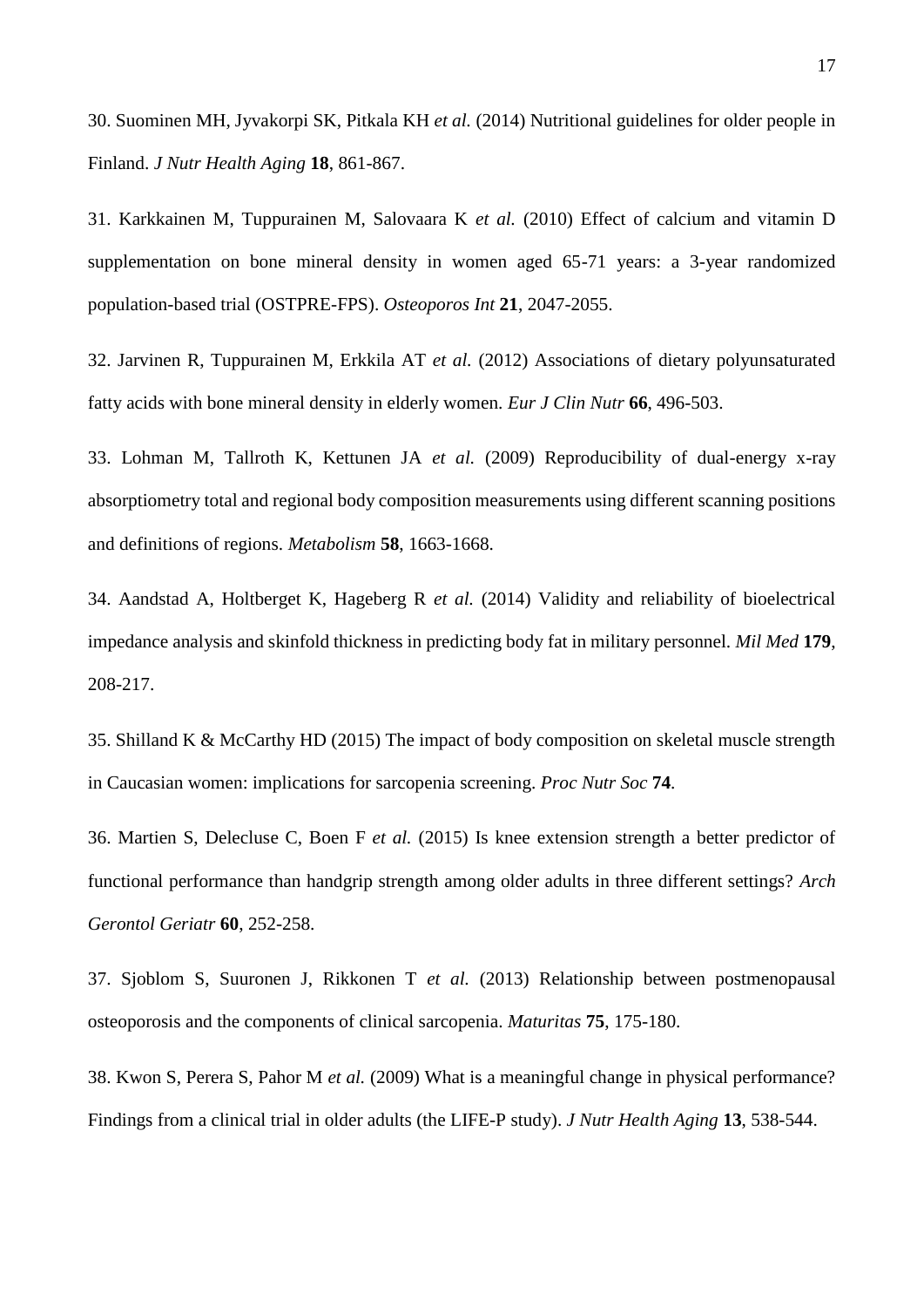39. Working Group on Functional Outcome Measures for Clinical Trials (2008) Functional outcomes for clinical trials in frail older persons: time to be moving. *J Gerontol A Biol Sci Med Sci* **63**, 160- 164.

40. Erkkila AT, Jarvinen R, Karvonen H *et al.* (2012) Validation of a semi-quantitative FFQ using food records as a reference in older women in the Kuopio Fracture Prevention Study (OSTPRE-FPS). *Public Health Nutr* **15**, 635-639.

41. Department of Health, editor (1991) *Dietary Reference Values for Food Energy and Nutrients for the United Kingdom. London:* London: HMSO.

42. Goldberg GR, Black AE, Jebb SA *et al.* (1991) Critical evaluation of energy intake data using fundamental principles of energy physiology: 1. Derivation of cut-off limits to identify underrecording. *Eur J Clin Nutr* **45**, 569-581.

43. Black AE (2000) Critical evaluation of energy intake using the Goldberg cut-off for energy intake:basal metabolic rate. A practical guide to its calculation, use and limitations. *Int J Obes Relat Metab Disord* **24**, 1119-1130.

44. Delmonico MJ, Harris TB, Visser M *et al.* (2009) Longitudinal study of muscle strength, quality, and adipose tissue infiltration. *Am J Clin Nutr* **90**, 1579-1585.

45. Lemieux FC, Filion ME, Barbat-Artigas S *et al.* (2014) Relationship between different protein intake recommendations with muscle mass and muscle strength. *Climacteric* **17**, 294-300.

46. Beasley JM, LaCroix AZ, Neuhouser ML *et al.* (2010) Protein intake and incident frailty in the Women's Health Initiative observational study. *J Am Geriatr Soc* **58**, 1063-1071.

47. Deutz NE, Bauer JM, Barazzoni R *et al.* (2014) Protein intake and exercise for optimal muscle function with aging: Recommendations from the ESPEN Expert Group. *Clin Nutr* **33**, 929-936.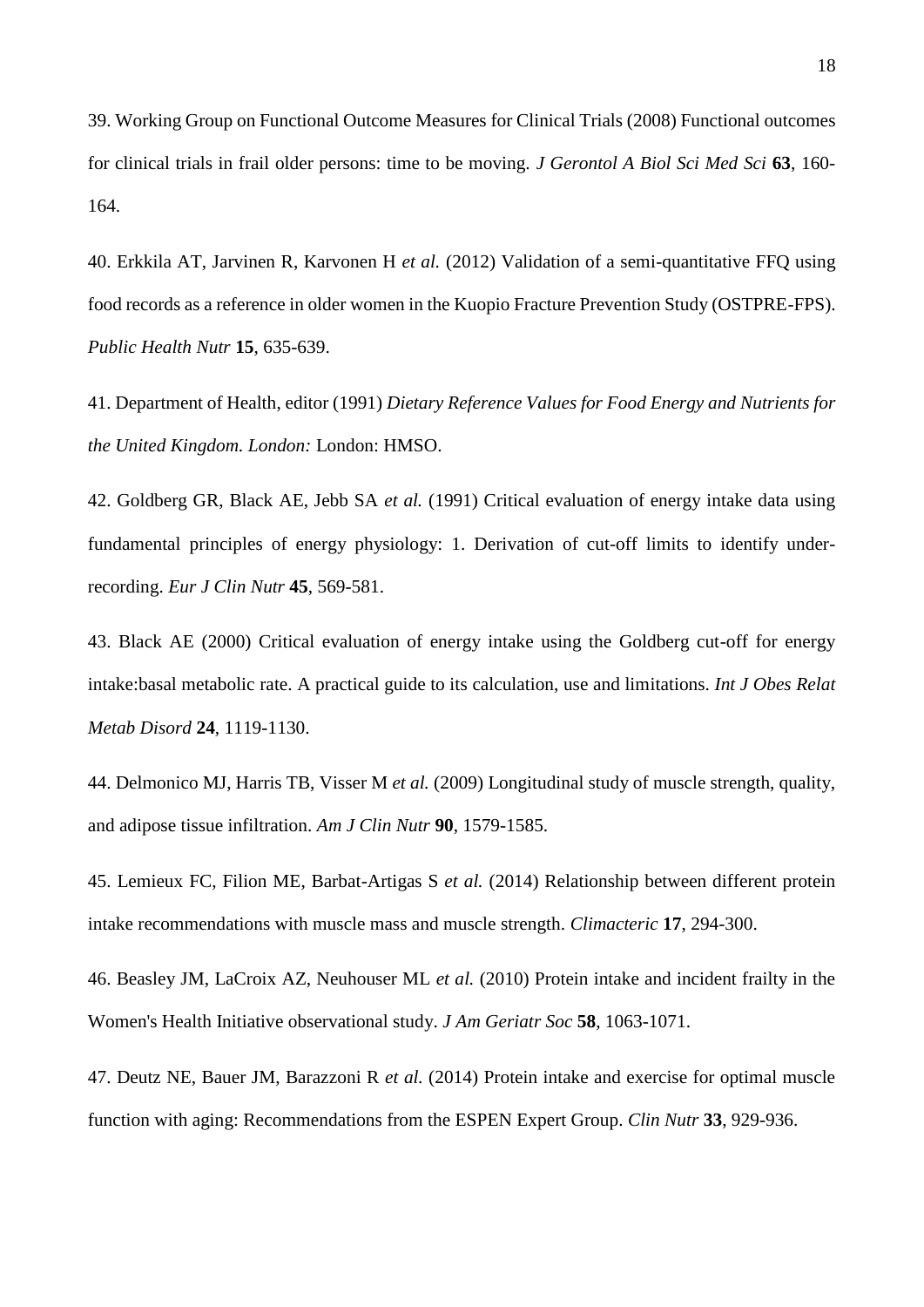48. Carbone JW, McClung JP, Pasiakos SM (2012) Skeletal Muscle Responses to Negative Energy Balance: Effects of Dietary Protein. *Adv Nutr* **3**, 119-126.

49. Shilland K & McCarthy HD (2015) The impact of diet and physical activity on skeletal muscle mass and strength in Caucasian women: implications for sarcopenia prevention. *Proc Nutr Soc* **74**.

50. Paddon-Jones D & Rasmussen BB (2009) Dietary protein recommendations and the prevention of sarcopenia. *Curr Opin Clin Nutr Metab Care* **12**, 86-90.

51. Gilbert JA, Bendsen NT, Tremblay A *et al.* (2011) Effect of proteins from different sources on body composition. *Nutr Metab Cardiovasc Dis* **21 Suppl 2**, B16-31.

52. Sahni S, Mangano KM, Hannan MT *et al.* (2015) Higher Protein Intake Is Associated with Higher Lean Mass and Quadriceps Muscle Strength in Adult Men and Women. *J Nutr* .

53. Schaap LA, Koster A, Visser M (2013) Adiposity, muscle mass, and muscle strength in relation to functional decline in older persons. *Epidemiol Rev* **35**, 51-65.

54. Koster A, Ding J, Stenholm S *et al.* (2011) Does the amount of fat mass predict age-related loss of lean mass, muscle strength, and muscle quality in older adults? *J Gerontol A Biol Sci Med Sci* **66**, 888-895.

55. Mendez MA, Popkin BM, Buckland G *et al.* (2011) Alternative methods of accounting for underreporting and overreporting when measuring dietary intake-obesity relations. *Am J Epidemiol*  **173**, 448-458.

56. Luhrmann PM, Herbert BM, Gaster C *et al.* (1999) Validation of a self-administered 3-day estimated dietary record for use in the elderly. *Eur J Nutr* **38**, 235-240.

57. Paddon-Jones D, Sheffield-Moore M, Katsanos CS *et al.* (2006) Differential stimulation of muscle protein synthesis in elderly humans following isocaloric ingestion of amino acids or whey protein. *Exp Gerontol* **41**, 215-219.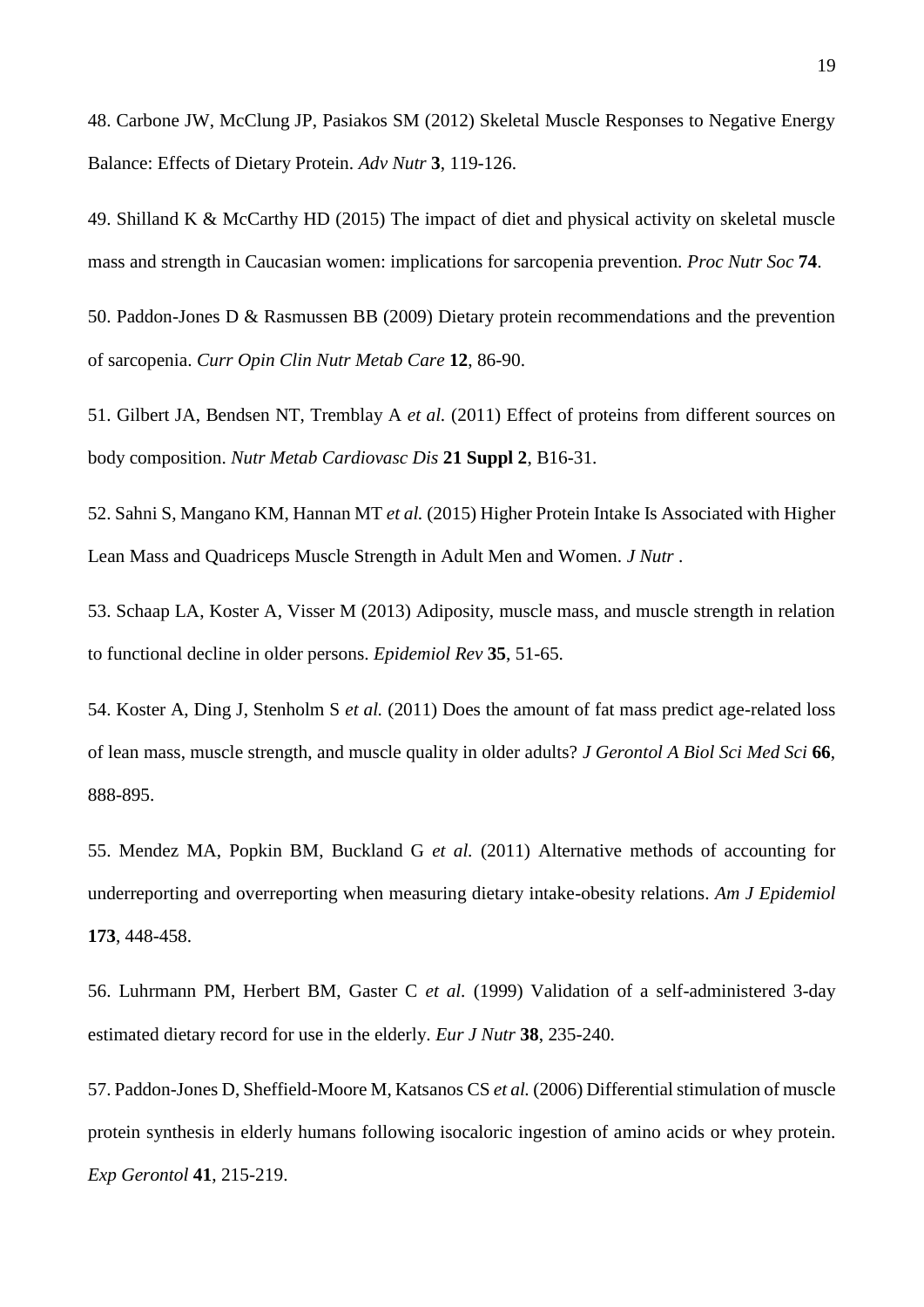58. Bohannon RW & Magasi S (2015) Identification of dynapenia in older adults through the use of grip strength t-scores. *Muscle Nerve* **51**, 102-105.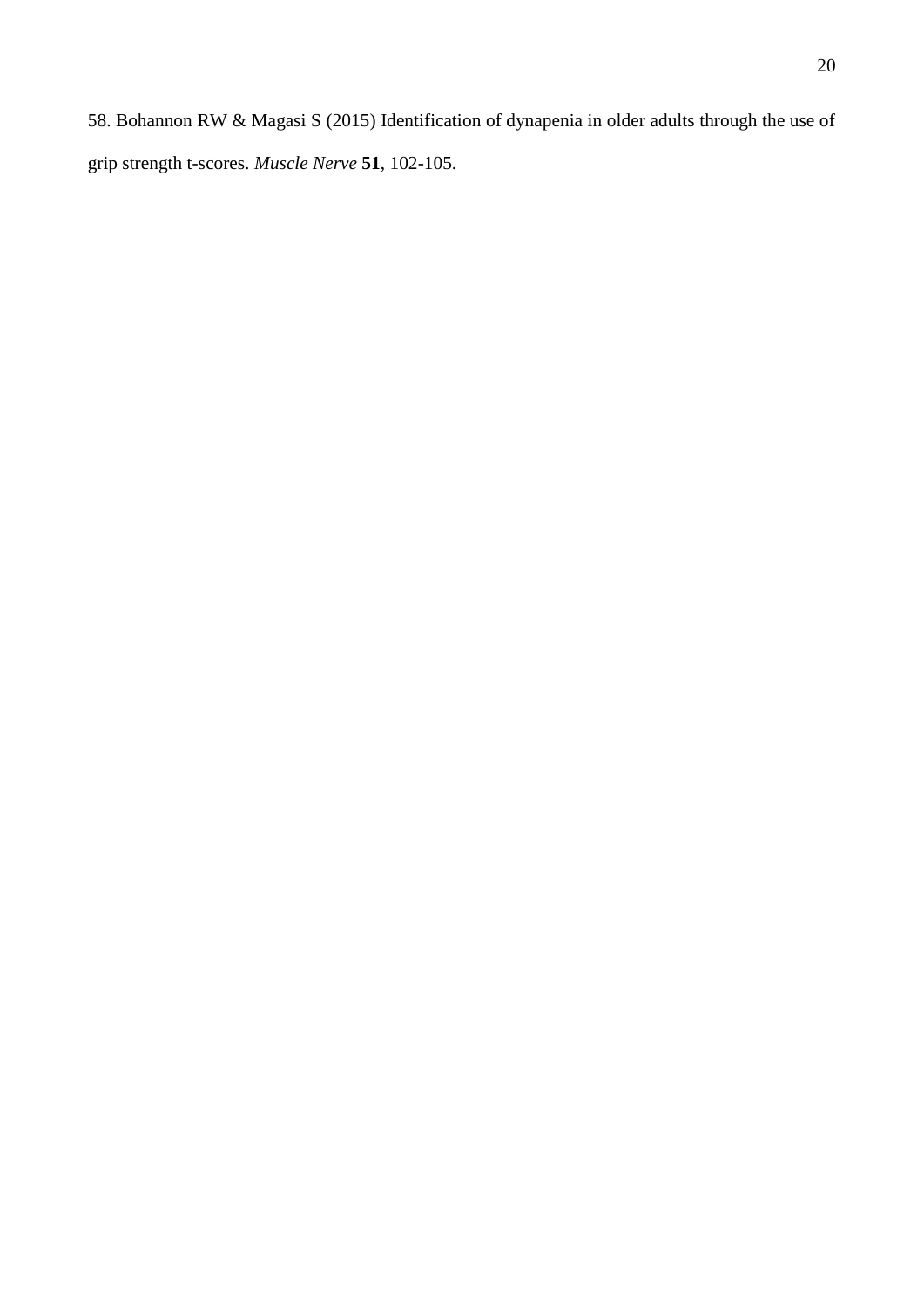|                                          | $\leq$ 0.8 g/kg body weight |           | $0.81-1.19$ g/kg body weight |           | $\geq 1.2$ g/kg body weight | $P^*$     |       |
|------------------------------------------|-----------------------------|-----------|------------------------------|-----------|-----------------------------|-----------|-------|
|                                          | $(n=171)$                   |           | $(n=269)$                    |           | $(n=112)$                   |           |       |
| Demographic                              | Mean                        | <b>SD</b> | Mean                         | <b>SD</b> | Mean                        | <b>SD</b> |       |
| Age (year)                               | 68.0 <sup>a</sup>           | 1.9       | 67.8 <sup>b</sup>            | 1.9       | 67.7                        | 1.8       | 0.003 |
| Weight (kg)                              | 79.1 <sup>a</sup>           | 12.2      | $71.5^{b}$                   | 10.8      | 660                         | $10-6$    | 0.001 |
| Height (cm)                              | 158.6                       | 5.3       | 158.8                        | 5.2       | 158.4                       | 5.3       | 0.202 |
| Body mass index $(kg/m2)$                | 29.9 <sup>a</sup>           | 4.4       | $27.1^{b}$                   | 3.9       | 25.3                        | 3.4       | 0.001 |
| Osteoporosis $(\%)$                      | $10-5$                      |           | 9.4                          |           | 6·1                         |           | 0.088 |
| Diabetes $(\% )$                         | 2.9                         |           | 2.5                          |           | 3.6                         |           | 0.560 |
| Depression (%)                           | 5.3                         |           | 1.9                          |           | 2.9                         |           | 0.211 |
| Rheumatoid arthritis (%)                 | 8.2                         |           | 4.4                          |           | 4.7                         |           | 0.217 |
| Fall in last 12 months $(\%)$            | 22.8                        |           | 21.6                         |           | $21 - 4$                    |           | 0.942 |
| Hormone therapy use $(\%)$               | 46.9 <sup>a</sup>           |           | $44.4^{b}$                   |           | 61.9                        |           | 0.009 |
| Physical activity†                       | $100-2$                     | 112.6     | $106 - 4$                    | 72.5      | $111-4$                     | 140.3     | 0.536 |
| <b>Body composition</b>                  |                             |           |                              |           |                             |           |       |
| Fat mass (kg)                            | $34.2$ <sup>a</sup>         | 8.4       | 28.1 <sup>b</sup>            | 8.0       | 24.4                        | 7.3       | 0.001 |
| Lean mass $(kg)$                         | $41.3$ <sup>a</sup>         | 4.5       | $40 \cdot 1$ b               | 4.4       | 39.1                        | 4.0       | 0.035 |
| Lean mass index $(kg/m2)$                | $16.4$ <sup>a</sup>         | 1.7       | 15.9 <sup>b</sup>            | 1.4       | 15.6                        | $1-2$     | 0.037 |
| Relative skeletal muscle index $(kg/m2)$ | 6.5 <sup>a</sup>            | 0.7       | 6.7 <sup>b</sup>             | 0.6       | 6.6                         | 0.5       | 0.036 |
| Fat mass to lean mass ratio              | 0.82                        | 0.17      | 0.70                         | 0.18      | 0.62                        | 0.17      | 0.164 |
| <b>Dietary factors</b>                   |                             |           |                              |           |                             |           |       |
| Energy intake (kJ/d)                     | 5388 <sup>a</sup>           | 1251      | 6699 <sup>b</sup>            | 1125      | 8008                        | 933       | 0.001 |
| Crude protein $(g/d)$                    | 51.4 <sup>a</sup>           | $10-3$    | 65.0 <sup>b</sup>            | $10-2$    | 83.4                        | $14-1$    | 0.001 |
| Protein (% of energy)                    | 16.4                        | $3-1$     | 17.4                         | 2.5       | 18.6                        | $3-1$     | 0.001 |
| Carbohydrate $(g/d)$                     | $165 - 7$                   | 45.5      | 187.6                        | 37.0      | 219.1                       | 46.3      | 0.001 |
| Carbohydrate (% of energy)               | 50.6 <sup>a</sup>           | 5.9       | 48.8                         | 5.5       | 48.0                        | 5.7       | 0.036 |
| Fat $(g/d)$                              | 43.6                        | 14.5      | 53.9                         | $15 - 1$  | 63.1                        | 18.2      | 0.203 |
| Fat (% of energy)                        | 30.8                        | 5.4       | 31.3                         | 5.6       | $31 - 1$                    | 5.7       | 0.112 |

Table 1. Baseline characteristics of the participants in different protein intake categories (g/kg BW).

\*ANCOVA and chi-square tests were used to evaluate the differences between participants' characteristics and dietary intake with protein intake categories as expressed per body weight according to different recommendations.

†Includes walking, gardening, cycling, cross-country skiing, and other more strenuous activity, times/month × strenuousness.

<sup>a</sup> Means that lowest category was significantly different than middle and highest categories after Tukey's post hoc test.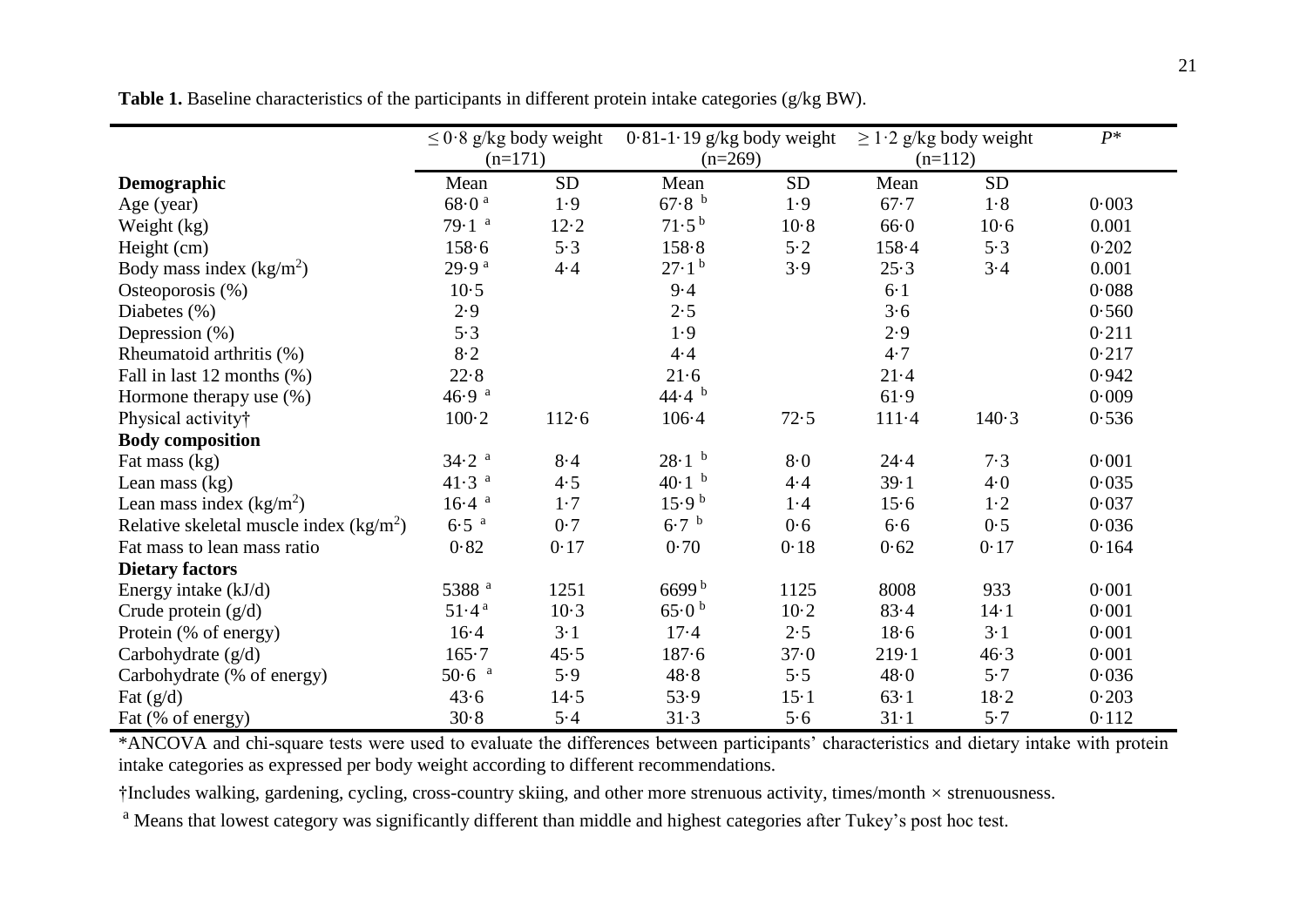<sup>b</sup> Means that middle category was significantly different than highest category after Tukey's post hoc test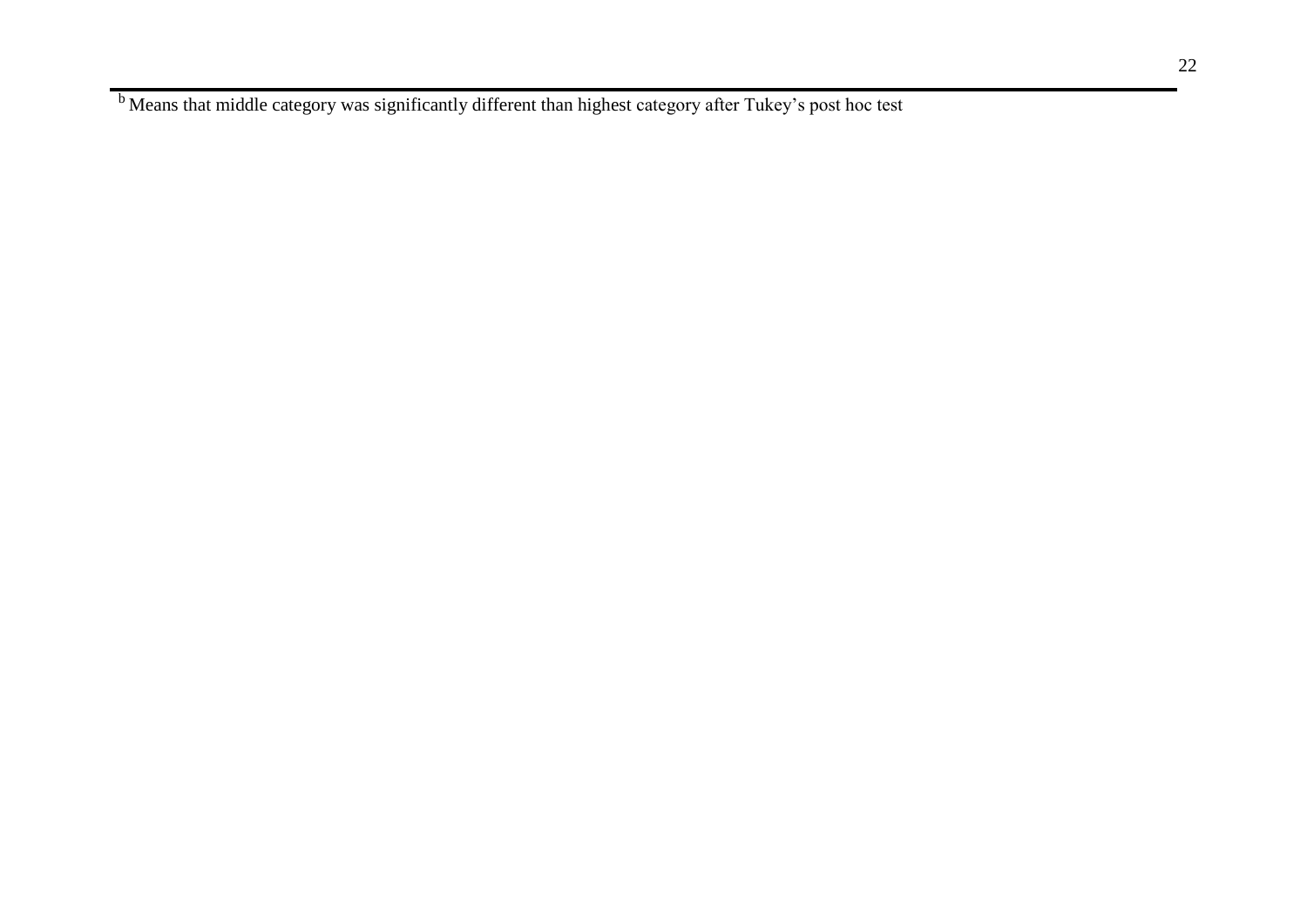|                                          |        | Non-sarcopenic $(n=369)$ |        | Sarcopenia ( $n=127$ ) | $P^*$ |
|------------------------------------------|--------|--------------------------|--------|------------------------|-------|
| Demographic                              | Mean   | <b>SD</b>                | Mean   | <b>SD</b>              |       |
| Age (year)                               | 67.7   | 1.8                      | 67.9   | 1.9                    | 0.007 |
| Weight (kg)                              | 74.7   | $12 - 1$                 | 64.8   | 8.8                    | 0.001 |
| Height (cm)                              | 158.6  | 5.2                      | 158.7  | 5.5                    | 0.117 |
| Body mass index $(kg/m2)$                | 28.3   | 4.1                      | 24.7   | $3-1$                  | 0.001 |
| Osteoporosis $(\%)$                      | 7.2    |                          | $10-3$ |                        | 0.143 |
| Diabetes $(\%)$                          | 4.2    |                          | 0.7    |                        | 0.021 |
| Depression (%)                           | 2.6    |                          | 5.7    |                        | 0.190 |
| Rheumatoid arthritis (%)                 | 5.6    |                          | 5.7    |                        | 0.997 |
| Fall in last 12 months (%)               | $20-7$ |                          | 23.8   |                        | 0.560 |
| Hormone therapy use $(\%)$               | 49.0   |                          | 53.9   |                        | 0.581 |
| Physical activity†                       | 108.5  | 112.3                    | 104.6  | 85.3                   | 0.472 |
| <b>Body composition</b>                  |        |                          |        |                        |       |
| Fat mass (kg)                            | 30.0   | $8.8\,$                  | 25.2   | 7.1                    | 0.001 |
| Lean mass $(kg)$                         | 41.4   | $4-1$                    | 36.4   | 2.5                    | 0.001 |
| Lean mass index $(kg/m2)$                | $16-4$ | $1-3$                    | 14.4   | 0.7                    | 0.001 |
| Relative skeletal muscle index $(kg/m2)$ | 7.0    | 0.5                      | 5.9    | 0.2                    | 0.001 |
| Fat mass to lean mass ratio              | 0.72   | 0.19                     | 0.69   | 0.18                   | 0.004 |
| <b>Dietary factors</b>                   |        |                          |        |                        |       |
| Energy intake (kJ/d)                     | 6539   | 1518                     | 6614   | 1564                   | 0.001 |
| Protein (g/kg body weight)               | 0.94   | 0.28                     | 1.04   | 0.30                   | 0.021 |
| Protein (% of energy)                    | 17.9   | $3-1$                    | 17.6   | 2.9                    | 0.020 |
| Carbohydrate $(g/d)$                     | 192.3  | 47.8                     | 197.2  | 48.7                   | 0.002 |
| Carbohydrate (% of energy)               | 48.8   | 5.7                      | 49.5   | $6-1$                  | 0.006 |
| Fat $(g/d)$                              | 53.6   | 17.6                     | 55.0   | 19.6                   | 0.001 |
| Fat (% of energy)                        | 30.8   | 5.5                      | 31.8   | 5.6                    | 0.002 |

**Table 2.** Baseline characteristics of the participants according to sarcopenia status.

\*Independent sample t-test and chi-square tests were used to evaluate the differences between participant's characteristics according to sarcopenia status.

†Includes walking, gardening, cycling, cross-country skiing, and other more strenuous activity, times/month × strenuousness.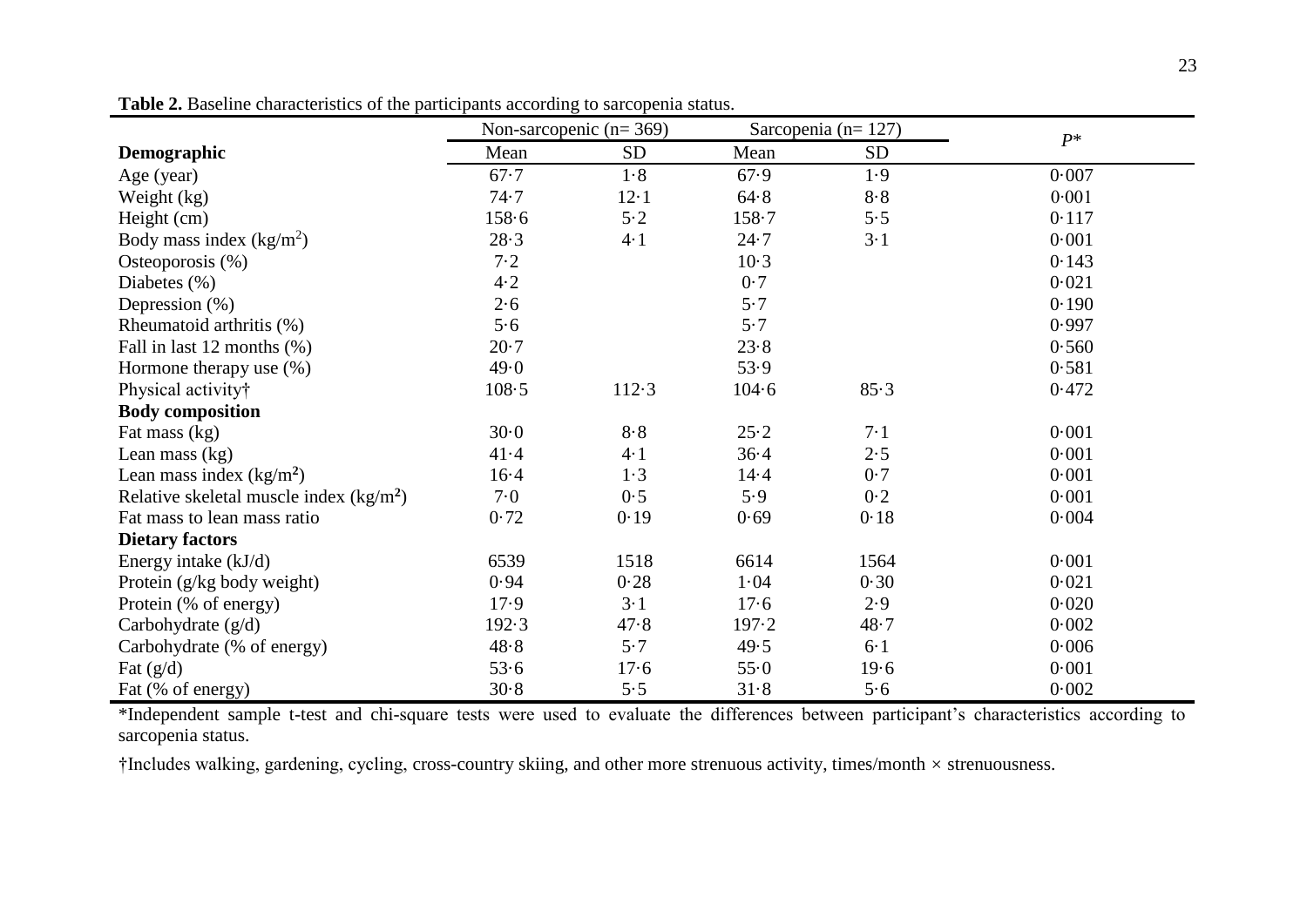|                                              | $\leq$ 0.8 g/kg BW   |           | $0.81 - 1.19$ g/kg BW |           | $\geq 1.2$ g/kg BW |           |         |                            |               |
|----------------------------------------------|----------------------|-----------|-----------------------|-----------|--------------------|-----------|---------|----------------------------|---------------|
|                                              | $(n=171)$            |           | $(n=269)$             |           | $(n=112)$          |           |         | $P_{\text{trend}}$ - value |               |
| <b>Physical performance measures</b>         |                      |           |                       |           |                    |           |         |                            |               |
|                                              | Mean                 | <b>SD</b> | Mean                  | <b>SD</b> | Mean               | <b>SD</b> | Model   | Model                      | Model         |
|                                              |                      |           |                       |           |                    |           | $1*$    | $2^{\ddagger}$             | $3^{\dagger}$ |
| Hand grip strength/body mass                 |                      |           |                       |           |                    |           |         |                            |               |
| (kPa/kg)                                     |                      |           |                       |           |                    |           |         |                            |               |
| <b>Baseline</b>                              | 0.32 <sup>a</sup>    | 0.08      | 0.37 <sup>b</sup>     | 0.06      | 0.40               | 0.01      | < 0.001 | 0.001                      | 0.342         |
| Change <sup>§</sup>                          | $-1.51$ <sup>a</sup> | 6.70      | $-0.79b$              | 3.68      | $-0.68$            | 3.42      | 0.020   | 0.027                      | 0.779         |
| Hand grip strength (kPa)                     |                      |           |                       |           |                    |           |         |                            |               |
| <b>Baseline</b>                              | 25.96 <sup>a</sup>   | 7.04      | $26.23^{b}$           | 4.88      | 24.53              | 4.56      | 0.029   | 0.657                      | 0.135         |
| Change                                       | $-1.51$              | 6.70      | $-0.79$               | 3.68      | $-0.68$            | 3.43      | 0.538   | 0.358                      | 0.967         |
| Knee extension/body mass (kPa/kg)            |                      |           |                       |           |                    |           |         |                            |               |
| <b>Baseline</b>                              | 3.71 <sup>a</sup>    | $1 - 13$  | 4.34 <sup>b</sup>     | 1.25      | 4.47               | 1.32      | 0.080   | 0.003                      | 0.799         |
| Knee extension (kPa)                         |                      |           |                       |           |                    |           |         |                            |               |
| <b>Baseline</b>                              | 282.07               | 81.73     | 307.01                | 85.70     | 285.99             | 77.19     | 0.104   | 0.822                      | 0.240         |
| One leg stance 30 s                          |                      |           |                       |           |                    |           |         |                            |               |
| <b>Baseline</b>                              | 15.79 <sup>a</sup>   | 10.90     | $19.31^{b}$           | 10.28     | 21.54              | 9.42      | < 0.001 | 0.047                      | 0.804         |
| Change                                       | $-1.64$ <sup>a</sup> | 10.02     | $-1.50b$              | 10.89     | $-0.96$            | 10.48     | 0.007   | 0.024                      | 0.993         |
| <b>Chair rises</b>                           |                      |           |                       |           |                    |           |         |                            |               |
| <b>Baseline</b>                              | 7.87 <sup>a</sup>    | 6.97      | 7.84 <sup>b</sup>     | 2.86      | 8.41               | 2.20      | 0.042   | 0.043                      | 0.720         |
| Change                                       | $0.12$ <sup>a</sup>  | 6.07      | 0.83 <sup>b</sup>     | 2.82      | $1 - 15$           | 2.68      | 0.001   | 0.725                      | 0.111         |
| Tandem walk speed 6 m (m/s)                  |                      |           |                       |           |                    |           |         |                            |               |
| <b>Baseline</b>                              | 0.30                 | 0.09      | 0.34                  | 0.37      | 0.33               | 0.12      | 0.675   | 0.959                      | 0.254         |
| Change                                       | 0.02                 | 0.11      | $-0.15$               | 0.42      | 0.03               | 0.11      | 0.992   | 0.024                      | 0.483         |
| Walking speed $10 \text{ m} \, \text{(m/s)}$ |                      |           |                       |           |                    |           |         |                            |               |
| <b>Baseline</b>                              | 1.53 <sup>a</sup>    | 0.31      | 1.67 <sup>b</sup>     | 0.32      | 1.72               | 0.28      | < 0.001 | 0.005                      | 0.668         |
| Change                                       | $-0.11$              | 0.24      | $-0.10$               | 0.33      | $-0.11$            | 0.29      | 0.505   | 0.486                      | 0.712         |
| Standing with eyes closed 10 s $(\%$         |                      |           |                       |           |                    |           |         |                            |               |
| <b>Baseline</b>                              | $94.1$ <sup>a</sup>  |           | 95.6 <sup>b</sup>     |           | 97.0               |           | 0.050   | 0.381                      | 0.412         |
| Change                                       | $-5.54$              |           | $-5.19$               |           | $-4.94$            |           | 0.646   | 0.873                      | 0.100         |
| Ability to squat $(\% )$                     |                      |           |                       |           |                    |           |         |                            |               |
| <b>Baseline</b>                              | $91 \cdot 1^{a}$     |           | $94.3^{b}$            |           | 97.0               |           | 0.027   | 0.019                      | 0.191         |

**Table 3.** Physical performance measures in protein intake categories at the baseline and over 3-year follow-up.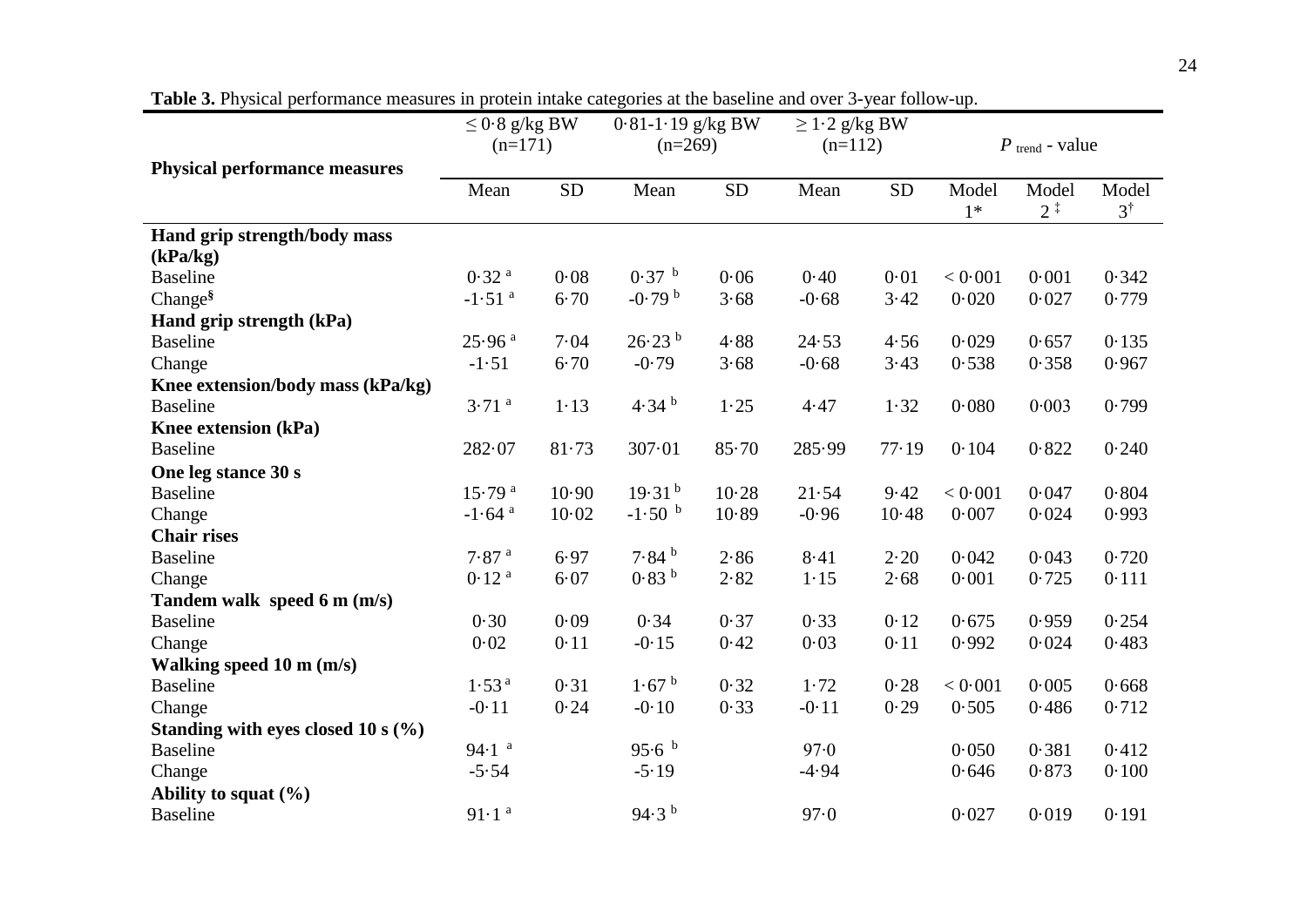| Change                                 | $-0.08$ <sup>a</sup> |      | 0.32 <sup>b</sup> |      | 0.21    |      | 0.012   | 0.100 | 0.503 |
|----------------------------------------|----------------------|------|-------------------|------|---------|------|---------|-------|-------|
| Ability to squat to the ground $(\% )$ |                      |      |                   |      |         |      |         |       |       |
| <b>Baseline</b>                        | 58.0a                |      | 69.8 <sup>b</sup> |      | 78.7    |      | < 0.001 | 0.001 | 0.080 |
| Change                                 | $-0.02$              |      | $-0.01$           |      | $-0.06$ |      | 0.202   | 0.309 | 0.690 |
| <b>Short physical performance</b>      |                      |      |                   |      |         |      |         |       |       |
| battery score                          |                      |      |                   |      |         |      |         |       |       |
| <b>Baseline</b>                        | $5.52$ <sup>a</sup>  | 1.82 | 6.28 <sup>b</sup> | 1.87 | 6.51    | 1.77 | < 0.001 | 0.004 | 0.586 |
| Change                                 | 1.35                 | 0.21 | 1.55              | 0.14 | 1.57    | 0.24 | 0.968   | 0.908 | 0.845 |

BW, Body weight.

\* Model 1 was adjusted for age and total energy intake.

**†** Model 2 was adjusted for variables in model 1 plus smoking status, alcohol consumption (portions/week), physical activity level, hormone therapy use, osteoporosis, baseline height and lean mass.

‡ Model 3 was adjusted for variables in model 2 but lean mass was replaced by fat mass.

§ Longitudinal analyses were adjusted also for physical performance baseline variables and calcium and vitamin D intervention. Tests for a linear trend across categories of protein intake were conducted by using the median value in each category as a continuous variable in the linear and logistic regression models. Median total protein intake for each category was 0·66, 0·9·8 and 1·34 g/ kg BW, respectively.

<sup>a</sup> Means that lowest category was significantly different than middle and highest categories after Tukey's post hoc test.

<sup>b</sup> Means that middle category was significantly different than highest category after Tukey's post hoc test.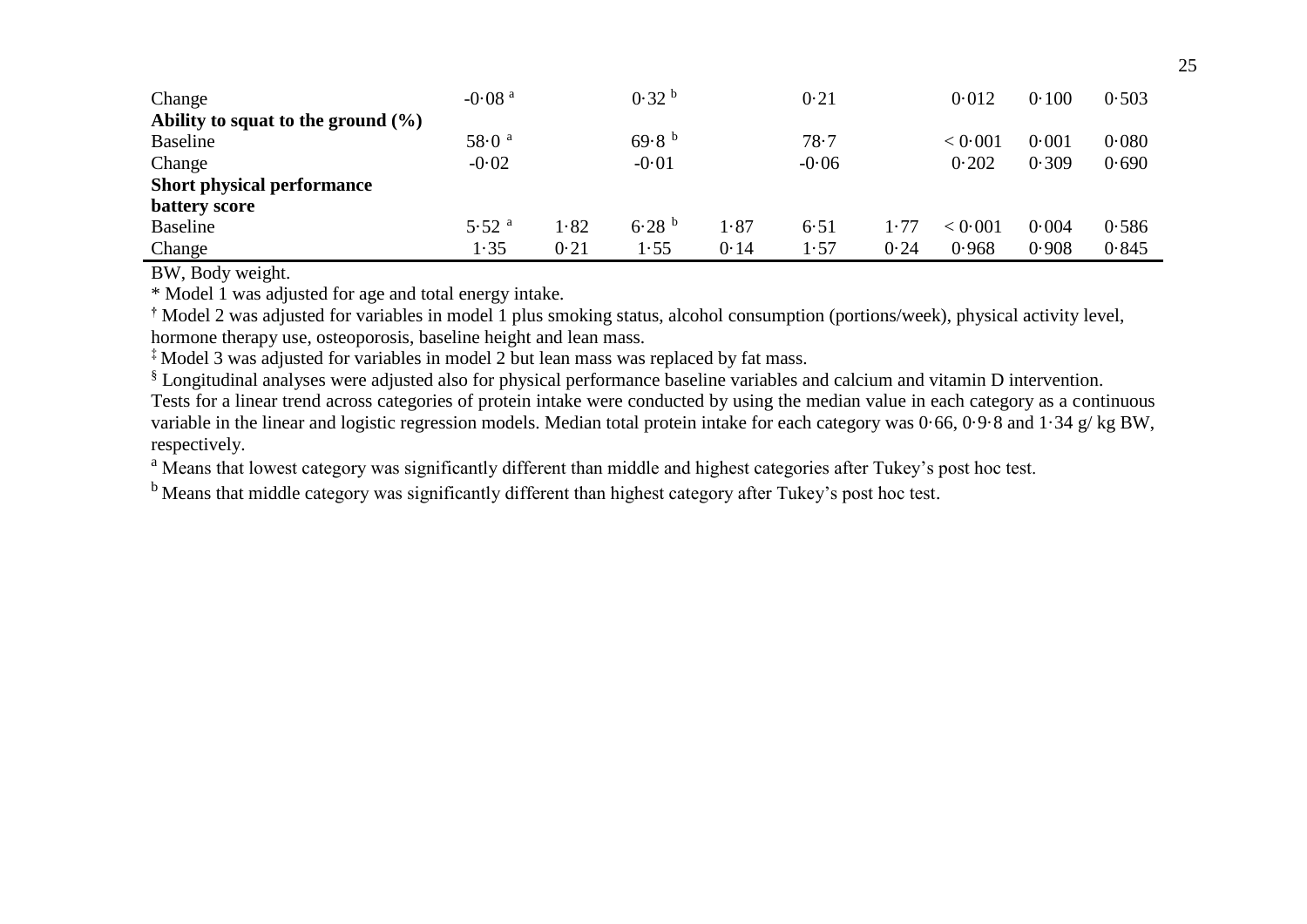|                                            |                               | Non-sarcopenic $(n=369)$ |                  |                  |                              | Sarcopenic $(n=127)$ |                  |                  |  |  |
|--------------------------------------------|-------------------------------|--------------------------|------------------|------------------|------------------------------|----------------------|------------------|------------------|--|--|
|                                            | regression                    | $\boldsymbol{P}$         | $\boldsymbol{P}$ | $\boldsymbol{P}$ | regression                   | $\boldsymbol{P}$     | $\boldsymbol{P}$ | $\boldsymbol{P}$ |  |  |
| Physical performance measures              | coefficient (95% CI)          | Model                    | Model            | Model            | coefficient (95% CI)         | Model                | Model            | Model            |  |  |
|                                            |                               | $1*$                     | $2^{\ddagger}$   | $3^{\dagger}$    |                              | $1*$                 | $2^{\ddagger}$   | $3^{\dagger}$    |  |  |
| Hand grip strength/body mass               |                               |                          |                  |                  |                              |                      |                  |                  |  |  |
| (kPa/kg)                                   |                               |                          |                  |                  |                              |                      |                  |                  |  |  |
| <b>Baseline</b>                            | 0.35(0.07, 0.15)              | < 0.001                  | < 0.001          | 0.284            | 0.22(0.04, 0.21)             | 0.041                | 0.320            | 0.806            |  |  |
| Change <sup>§</sup>                        | $0.09(-0.48, 3.4)$            | 0.138                    | 0.237            | 0.666            | 0.20(0.93, 11.06)            | 0.021                | 0.037            | 0.872            |  |  |
| Hand grip strength (kPa)                   |                               |                          |                  |                  |                              |                      |                  |                  |  |  |
| <b>Baseline</b>                            | $-0.13(-4.22, 0.17)$          | 0.069                    | 0.520            | 0.113            | $-0.23$ $(-4.22, 0.17)$      | 0.114                | 0.850            | 0.334            |  |  |
| Change                                     | $0.18(-1.49, 1.94)$           | 0.018                    | 0.430            | 0.406            | $0.06(-3.14, 5.07)$          | 0.043                | 0.257            | 0.690            |  |  |
| Knee extension/body mass                   |                               |                          |                  |                  |                              |                      |                  |                  |  |  |
| (kPa/kg)                                   |                               |                          |                  |                  |                              |                      |                  |                  |  |  |
| <b>Baseline</b>                            | 0.25(0.72, 2.12)              | < 0.001                  | 0.008            | 0.726            | 0.28(0.28, 2.50)             | 0.014                | 0.053            | 0.533            |  |  |
| Knee extension (kPa)                       |                               |                          |                  |                  |                              |                      |                  |                  |  |  |
| <b>Baseline</b>                            | $-0.04$ ( $-6.17$ , $17.03$ ) | 0.613                    | 0.683            | 0.562            | $-0.07$ $(-4.81, 70.81)$     | 0.642                | 0.552            | 0.562            |  |  |
| One leg stance 30 s                        |                               |                          |                  |                  |                              |                      |                  |                  |  |  |
| <b>Baseline</b>                            | 0.26(5.62, 15.17)             | < 0.001                  | 0.001            | 0.974            | $0.45$ ( $-2.40$ , $14.20$ ) | 0.762                | 0.545            | 0.948            |  |  |
| Change                                     | 0.14(0.44, 9.60)              | 0.032                    | 0.037            | 0.658            | $-0.48(-10.0, 5.64)$         | 0.718                | 0.489            | 0.055            |  |  |
| <b>Chair rises</b>                         |                               |                          |                  |                  |                              |                      |                  |                  |  |  |
| <b>Baseline</b>                            | 0.15(0.65, 4.13)              | 0.038                    | 0.039            | 0.658            | $0.01 (-8.15, 1.82)$         | 0.987                | 0.235            | 0.486            |  |  |
| Change                                     | 0.20(1.02, 3.59)              | < 0.001                  | 0.182            | 0.653            | 0.27(0.02, 5.22)             | 0.064                | 0.126            | 0.228            |  |  |
| Tandem walk speed 6 m (m/s)                |                               |                          |                  |                  |                              |                      |                  |                  |  |  |
| <b>Baseline</b>                            | $0.31 (-0.05, 0.09)$          | 0.687                    | 0.560            | 0.989            | $-0.23$ $(-0.62, 0.20)$      | 0.133                | 0.667            | 0.972            |  |  |
| Change                                     | $0.02$ ( $-0.05, 0.06$ )      | 0.682                    | 0.692            | 0.793            | $-0.13(-0.04, 0.11)$         | 0.616                | 0.844            | 0.728            |  |  |
| Walking speed $10 \text{ m} \text{ (m/s)}$ |                               |                          |                  |                  |                              |                      |                  |                  |  |  |
| <b>Baseline</b>                            | 0.30(0.17, 0.48)              | < 0.001                  | < 0.001          | 0.161            | $0.11(-0.11, 0.36)$          | 0.769                | 0.267            | 0.429            |  |  |
| Change                                     | $0.23$ ( $-0.02$ , $0.24$ )   | 0.119                    | 0.854            | 0.324            | $-0.01$ $(-0.28, 0.24)$      | 0.784                | 0.608            | 0.978            |  |  |
| Standing with eyes closed 10 s             |                               |                          |                  |                  |                              |                      |                  |                  |  |  |
| (%)                                        |                               |                          |                  |                  |                              |                      |                  |                  |  |  |
| <b>Baseline</b>                            | $0.04$ ( $-0.06$ , 0,13)      | 0.514                    | 0.305            | 0.850            | $-0.11(-0.14, 0.05)$         | 0.383                | 0.564            | 0.650            |  |  |
| Change                                     | 0.23(0.62, 2.37)              | 0.001                    | 0.001            | 0.096            | $0.13(-0.47, 1.54)$          | 0.297                | 0.246            | 0.557            |  |  |
| Ability to squat $(\% )$                   |                               |                          |                  |                  |                              |                      |                  |                  |  |  |

**Table 4·** Effect of protein intake (g/kg body weight) and physical performance measures according to sarcopenia status.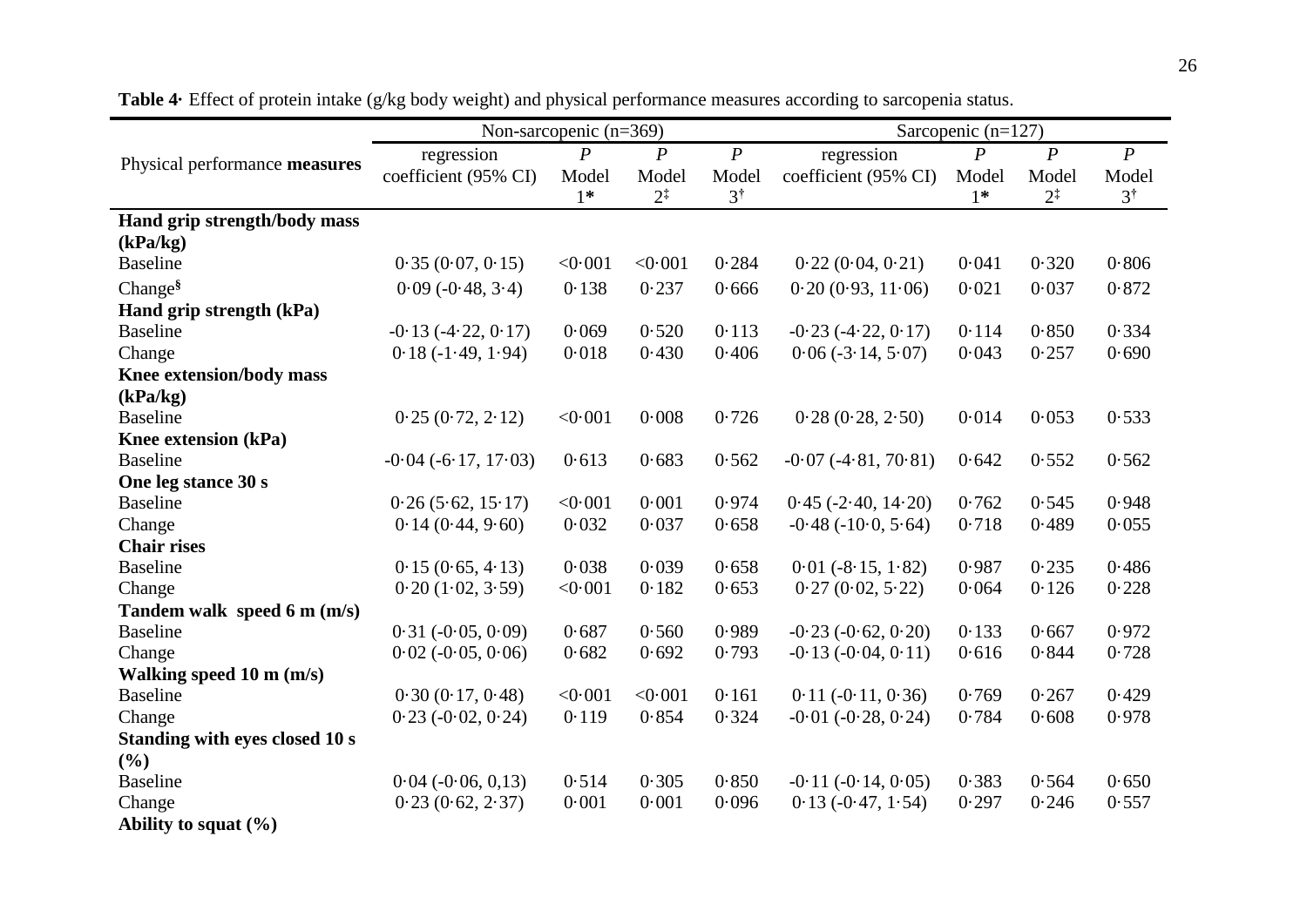| Baseline                          | 0.18(0.04, 0.25)    | 0.006   | 0.003   | 0.964 | $0.08(-0.05, 0.09)$          | 0.536 | 0.309 | 0.545 |
|-----------------------------------|---------------------|---------|---------|-------|------------------------------|-------|-------|-------|
| Change                            | $0.09(-0.03, 0.26)$ | 0.134   | 0.190   | 0.528 | $0.15(-0.10, 0.40)$          | 0.256 | 0.123 | 0.578 |
| Ability to squat to the ground    |                     |         |         |       |                              |       |       |       |
| $($ %)                            |                     |         |         |       |                              |       |       |       |
| Baseline                          | 0.29(0.26, 0.68)    | 0.001   | 0.001   | 0.852 | $0.10(-0.22, 0.52)$          | 0.432 | 0.652 | 0.333 |
| Change                            | $0.59(-0.11, 0.33)$ | 0.340   | 0.389   | 0.224 | $0.04(-0.30, 0.45)$          | 0.682 | 0.381 | 0.677 |
| <b>Short physical performance</b> |                     |         |         |       |                              |       |       |       |
| battery score                     |                     |         |         |       |                              |       |       |       |
| Baseline                          | 0.32(1.15, 2.86)    | < 0.001 | < 0.001 | 0.177 | $-0.05$ ( $-1.89$ , $1.23$ ) | 0.722 | 0.214 | 0.132 |
| Change                            | 0.15(0.09, 2.11)    | 0.032   | 0.301   | 0.919 | $-0.02$ ( $-1.80$ , $1.59$ ) | 0.880 | 0.876 | 0.983 |

\*Model 1 was adjusted for age and total energy intake.

**†** Model 2 was adjusted for variables in model 1 plus smoking status, alcohol consumption (portions/week), physical activity level, hormone therapy use, osteoporosis, study group and baseline height.

‡Model 3 was adjusted for variables in model 2 plus fat mass.

§ Longitudinal analyses were adjusted also for physical performance baseline variables and calcium and vitamin D intervention.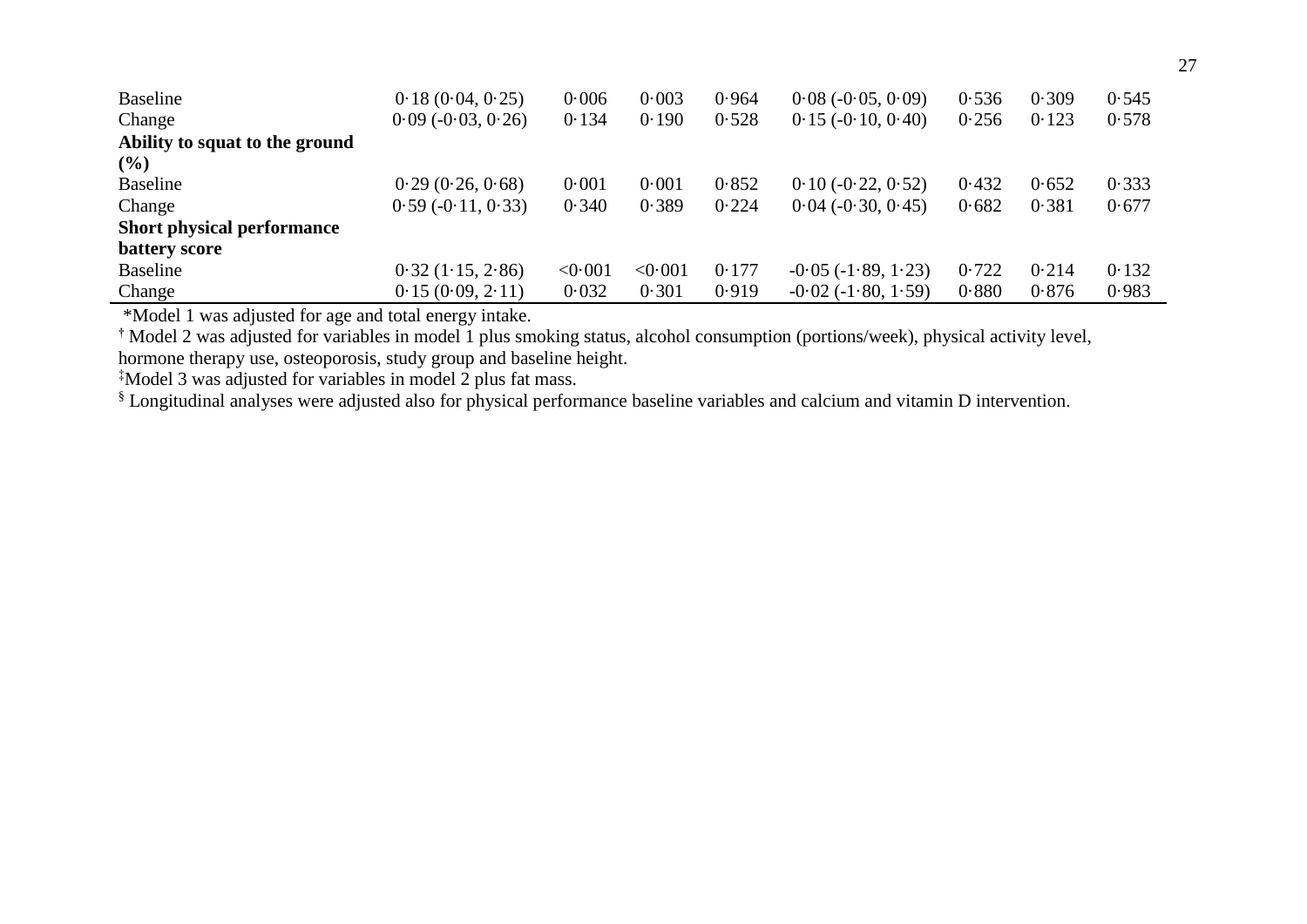|                                        |         |           | Total body fat mass          | Total body lean mass                     |         |           |                             |                             |
|----------------------------------------|---------|-----------|------------------------------|------------------------------------------|---------|-----------|-----------------------------|-----------------------------|
| Physical performance measures          | $\beta$ | <b>SE</b> | $\boldsymbol{P}$<br>Model 1* | $\boldsymbol{P}$<br>Model 2 <sup>†</sup> | β       | <b>SE</b> | $\boldsymbol{P}$<br>Model 1 | $\boldsymbol{P}$<br>Model 2 |
| Hand grip strength/body mass (kPa/kg)  |         |           |                              |                                          |         |           |                             |                             |
| <b>Baseline</b>                        | $-0.58$ | 0.01      | < 0.001                      | < 0.001                                  | $-0.01$ | 0.01      | < 0.001                     | 0.821                       |
| Change <sup>§</sup>                    | $-0.33$ | 0.01      | < 0.001                      | < 0.001                                  | 0.04    | 0.01      | 0.079                       | 0.429                       |
| Hand grip strength (kPa)               |         |           |                              |                                          |         |           |                             |                             |
| <b>Baseline</b>                        | $-0.10$ | 0.03      | 0.754                        | 0.029                                    | 0.21    | 0.01      | < 0.001                     | < 0.001                     |
| Change                                 | $-0.09$ | 0.02      | 0.622                        | 0.050                                    | 0.11    | 0.01      | 0.014                       | 0.002                       |
| Knee extension/body mass (kPa/kg)      |         |           |                              |                                          |         |           |                             |                             |
| <b>Baseline</b>                        | $-0.47$ | 0.01      | < 0.001                      | < 0.001                                  | 0.09    | 0.01      | 0.003                       | 0.079                       |
| Knee extension (kPa)                   |         |           |                              |                                          |         |           |                             |                             |
| <b>Baseline</b>                        | 0.02    | 0.46      | 0.570                        | 0.094                                    | 0.26    | 0.01      | 0.002                       | < 0.001                     |
| One leg stance 30 s                    |         |           |                              |                                          |         |           |                             |                             |
| <b>Baseline</b>                        | $-0.28$ | 0.05      | < 0.001                      | < 0.001                                  | 0.06    | 0.01      | < 0.001                     | 0.025                       |
| Change                                 | $-0.19$ | 0.05      | < 0.001                      | < 0.001                                  | 0.17    | 0.11      | < 0.001                     | 0.119                       |
| <b>Chair rises</b>                     |         |           |                              |                                          |         |           |                             |                             |
| <b>Baseline</b>                        | $-0.14$ | 0.02      | 0.004                        | 0.005                                    | 0.03    | 0.01      | 0.398                       | 0.537                       |
| Change                                 | $-0.16$ | 0.01      | < 0.001                      | < 0.001                                  | 0.09    | 0.03      | 0.012                       | 0.822                       |
| Tandem walk speed 6 m (m/s)            |         |           |                              |                                          |         |           |                             |                             |
| <b>Baseline</b>                        | 0.07    | 0.02      | 0.337                        | 0.177                                    | $-0.03$ | 0.04      | 0.580                       | 0.266                       |
| Change                                 | $-0.01$ | 0.01      | 0.666                        | 0.865                                    | $-0.01$ | 0.02      | 0.536                       | 0.638                       |
| Walking speed 10 m (m/s)               |         |           |                              |                                          |         |           |                             |                             |
| <b>Baseline</b>                        | $-0.34$ | 0.02      | < 0.001                      | < 0.001                                  | 0.03    | 0.04      | < 0.001                     | 0.502                       |
| Change                                 | $-0.13$ | 0.02      | 0.003                        | 0.017                                    | $-0.01$ | 0.04      | 0.060                       | 0.546                       |
| Standing with eyes closed 10 s $(\%$ ) |         |           |                              |                                          |         |           |                             |                             |
| <b>Baseline</b>                        | $-0.05$ | 0.01      | 0.034                        | 0.256                                    | $-0.09$ | 0.03      | 0.017                       | 0.118                       |
| Change                                 | $-0.22$ | 0.02      | < 0.001                      | < 0.001                                  | $-0.01$ | 0.02      | 0.031                       | 0.991                       |
| Ability to squat $(\% )$               |         |           |                              |                                          |         |           |                             |                             |
| <b>Baseline</b>                        | $-0.23$ | 0.01      | < 0.001                      | < 0.001                                  | 0.02    | 0.03      | 0.005                       | 0.721                       |
| Change                                 | $-0.16$ | 0.02      | < 0.001                      | 0.001                                    | 0.18    | 0.04      | 0.177                       | 0.738                       |
| Ability to squat to the ground $(\% )$ |         |           |                              |                                          |         |           |                             |                             |

**Table 5.** Association of total body fat mass and lean mass with physical performance measures at the baseline and over 3-year followup.